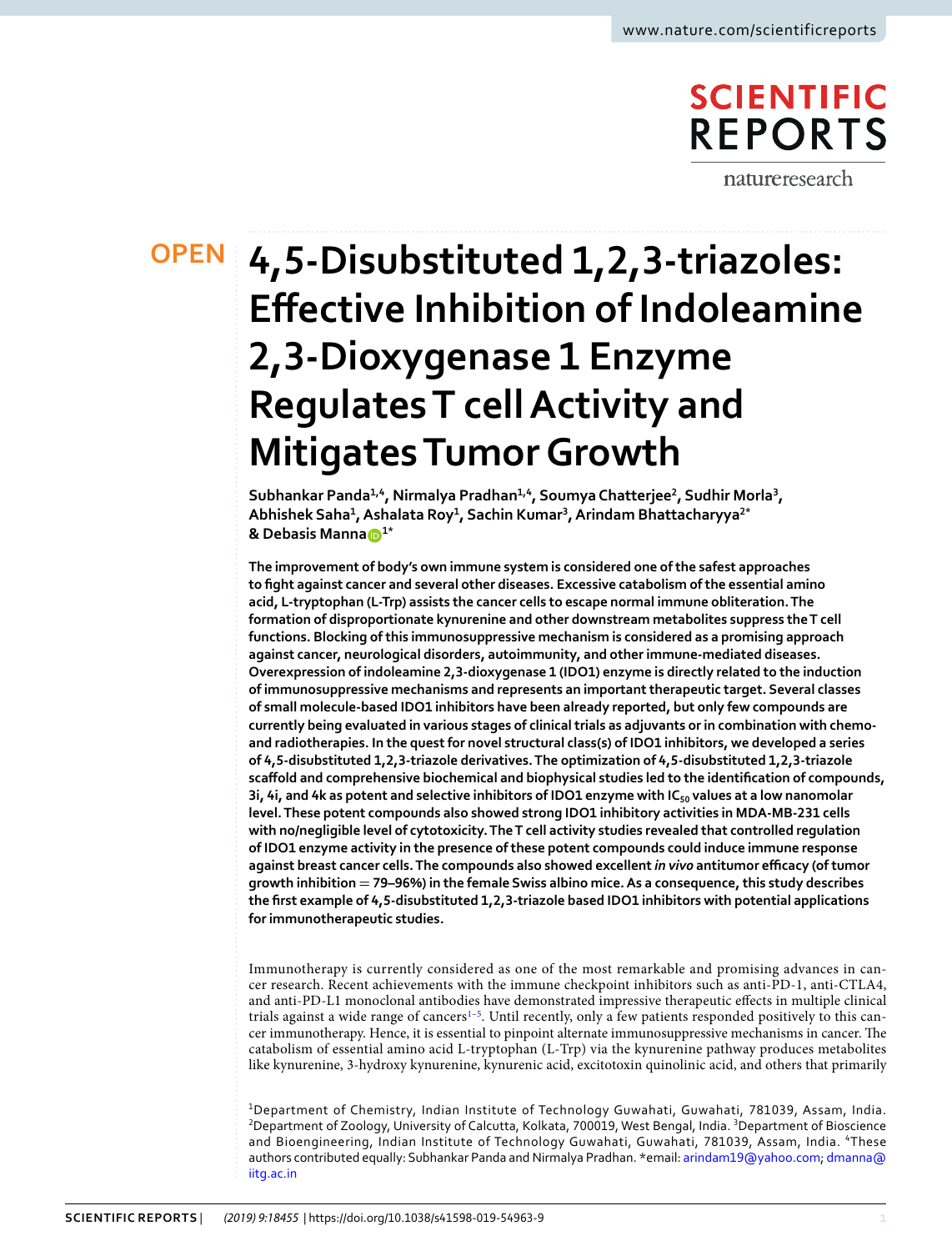regulate local immune responses. In nonhepatic cells, heme-containing enzyme indoleamine 2,3-dioxygenase 1 (IDO1) is known to catalyze the oxidative cleavage of the C2–C3 indole double bond of the L-Trp to produce N-formylkynurenine. The IDO1 expression is usually low in healthy humans and has little physiological effects. Whereas, under pathophysiological conditions (e.g., in tumor cells) inflammatory signals up-regulate the expres-sion of IDO1 enzyme<sup>[5–](#page-13-1)[8](#page-13-2)</sup>. Inflammatory cytokines like interferon- $\gamma$  (IFN- $\gamma$ ), tumor necrosis factor- $\alpha$  (TNF- $\alpha$ ), bacterial lipopolysaccharides and others are also usually accountable for the over-expression of IDO1 enzyme within the immunosystem. Cytotoxic T lymphocytes are known to produce this interferon-γ, which possibly plunders the efficiency of other immune therapeutic approaches against cancer<sup>[4](#page-13-3)[,5](#page-13-1)[,8](#page-13-2)</sup>.

In tumor-draining lymph nodes, the IDO1 enzyme is expressed within antigen-presenting cells (APCs) and augments peripheral tolerance to tumor-associated antigens (TAAs). Up-regulation of IDO1 enzyme alters local immune response by generating surplus kynurenine-pathway metabolites that act as natural ligands for the aryl hydrocarbon receptor (AhR) and reduce the local L-Trp concentration to trigger general control nonderepressible 2 (GCN2) kinase activation[5](#page-13-1),[9](#page-13-4),[10](#page-13-5). Thus, IDO1 mediated L-Trp metabolism produces a series of immunosuppressive metabolites that suppress T cell proliferation and also affect NK cell function that leads to immunosuppres-sion<sup>[9](#page-13-4)</sup>. For this reason, the IDO1 enzyme is known to perform as the sensor for tumor cells against T-cell attack. The overexpression of IDO1 enzyme is also correlated with poor prognosis in different types of cancers, including colorectal, pancreatic, and ovarian<sup>[6](#page-13-6),[7](#page-13-7)</sup>. Various preclinical studies with cancer models suggest that overexpression of IDO1 enzyme induces tumor progression and metastasis. Numerous studies have also shown that inhibition of IDO1 enzyme activity improves the effectiveness of chemotherapeutic and radio-therapeutic treatment of malig-nant tumors<sup>[9](#page-13-4)[,11](#page-13-8)-14</sup>. Up-regulated IDO1 activity is also associated with the neurodegenerative disorder, HIV-1 encephalitis, and other diseases that are related to the pathological immune suppression[8,](#page-13-2)15-[17](#page-13-11). These research findings highlight the efficiency of IDO1 in cancer immunotherapy and other treatments.

Several small molecule-based IDO1 inhibitors in combination with immune checkpoint inhibitors are currently being evaluated in various stages of clinical trials for the treatment of different types of cancers and other diseases[8](#page-13-2). However, several other potent IDO1 inhibitors with diverse structural classes, including N-hydroxyamidine, imidathiazole, tryptophan, triazole, imidazole, and others. have been reported<sup>[5,](#page-13-1)[8](#page-13-2)</sup>. Successful use of immune checkpoint inhibitors and recent clinical developments of the inhibitors of the IDO1 enzyme instigate scientists to develop potent small molecule-based IDO1 inhibitors that will adequately address this cancer immunotherapeutic approach.

In an endeavor to identify effective IDO1 inhibitor(s), we designed and synthesized a series of 4,5-disubstituted 1,2,3-triazole based compounds. Activity studies revealed that few 1,2,3-triazoles showed potent IDO1 inhibitory efficacies (IC<sub>50</sub> values in the nanomolar range). These selected 1,2,3-triazoles also showed low nanomolar IDO1 inhibitory activity in MDA-MB-231 cells with very low cytotoxicity. Additional studies also revealed that these potent compounds have a stronger binding affinity and higher selectivity for the IDO1 enzyme in comparison with the tryptophan 2,3-dioxygenase (TDO) enzyme. These potent compounds up-regulate the proliferation and activity of cytotoxic  $CD8 + T$  cells. The *in vivo* studies showed that these selected compounds have excellent antitumor activity with tumor growth inhibition  $(TGI) = 79-96\%$  in the female Swiss albino mice. The *in vitro* and *in vivo* efficacies of these compounds make the 4,5-disubstituted 1,2,3-triazole scaffold of overwhelming importance for further development of therapeutic agents targeting IDO1 enzyme and others.

#### **Result and Discussion**

**Design and synthesis of 4,5-disubstituted 1,2,3-triazoles.** Identification of potent IDO1 inhibitors based on a 4,5-disubstituted 1,2,3-triazole scaffold is of interest, as the triazoles have been used as an alternative to the imidazole scaffold for its efficacy in providing better specificity for IDO1 over other heme-containing proteins. Rationally designed 1,2,3-triazole derivative 4-chloro-2-(1H-1,2,3-triazol-5-yl)phenol (MMG-0358) showed nanomolar-level IDO1 inhibitory activities both in enzymatic and cellular assays<sup>[18](#page-13-12)</sup>. The MMG-0358 also showed low cytotoxicity and higher selectivity for IDO1 over TDO enzyme<sup>[18,](#page-13-12)[19](#page-13-13)</sup>. The N-(2-Ethylphenyl)-1H-1,2,3-triazol-5-amine also showed nanomolar-level cellular IDO1 inhibitory activities[8](#page-13-2). Such higher potency of the 1,2,3-triazol derivatives instigates us to design, synthesize, and explore the efficacy and consequences of 4,5-disubstituted 1,2,3-triazole derivatives in IDO1 inhibition<sup>[8](#page-13-2)</sup>. We hypothesize that the 4,5-disubstituted 1,2,3-triazole could provide higher inhibitory potency and specificity for the IDO1 enzyme because of its probable interaction with both heme-group and Ser-167, a crucial residue in substrate/inhibitor binding to the active site of IDO1 enzyme. Besides, apposite occupation of the active site by the 4,5-disubstituted 1,2,3-triazole derivatives could be advantageous for their higher selectivity and better inhibitory activities for the IDO1 enzyme. Whereas, MMG-0358 and other triazole based compounds, which partially occupy the active-site might lack the selectivity and inhibitory activities for the IDO1 enzyme in comparison with the other heme-containing proteins.

In this report, we described the synthesis of substituted 4,5-diaryl 2H-1,2,3- triazoles from the corresponding N-tosyl aryl hydrazone(s) under transition metal, azide, and oxidant-free conditions using a recently developed reaction method by our group (Fig.  $1)^{20}$  $1)^{20}$  $1)^{20}$ . The use of  $Cs_2CO_3$  as the base and DMF as the solvent allowed the formation of these  $2H$ -triazoles under ambient temperature (Fig. [1](#page-2-0))<sup>[20](#page-13-14)</sup>. We also synthesized 4-carboxylate-5 -aryl-2H-1,2,3-triazoles and 4-carboxamide-5-aryl-2H-1,2,3-triazoles according to the reported procedures<sup>[21,](#page-13-15)[22](#page-13-16)</sup>. Condensation of cyanoethyl acetate or 2-cyanoacetamide with aromatic aldehyde in the presence of sodium azide and ammonium chloride allowed the formation of 4-carboxylate-5-aryl-2H-1,2,3-triazoles and 4-carboxamide-5 -aryl-2H-[1](#page-2-0),2,3-triazoles, respectively with moderate to excellent yield (Fig. 1) $^{21,22}$  $^{21,22}$  $^{21,22}$  $^{21,22}$ . Additional N- modifi-cations of the 4-carboxamide moiety were synthesized according to the reported procedures<sup>[23](#page-13-17)</sup>. Hydrolysis of 4-carboxylate-5-aryl-2H-1,2,3-triazoles in the presence of LiOH in MeOH:THF:H2O (1:2:1) solution resulted 5-aryl-2H-1,2,3-triazole-4-carboxylic acid[23](#page-13-17). Coupling of 5-aryl-2H-1,2,3-triazole-4-carboxylic acid also carried out with arylamine, N'- hydroxybenzimidamide, N'- hydroxy-2- phenylacetimidamide, 2-adamantylamine or tert-butyl (2-aminoethyl)carbamate in the presence of HOBt and EDC.HCl in DMF solvent resulting the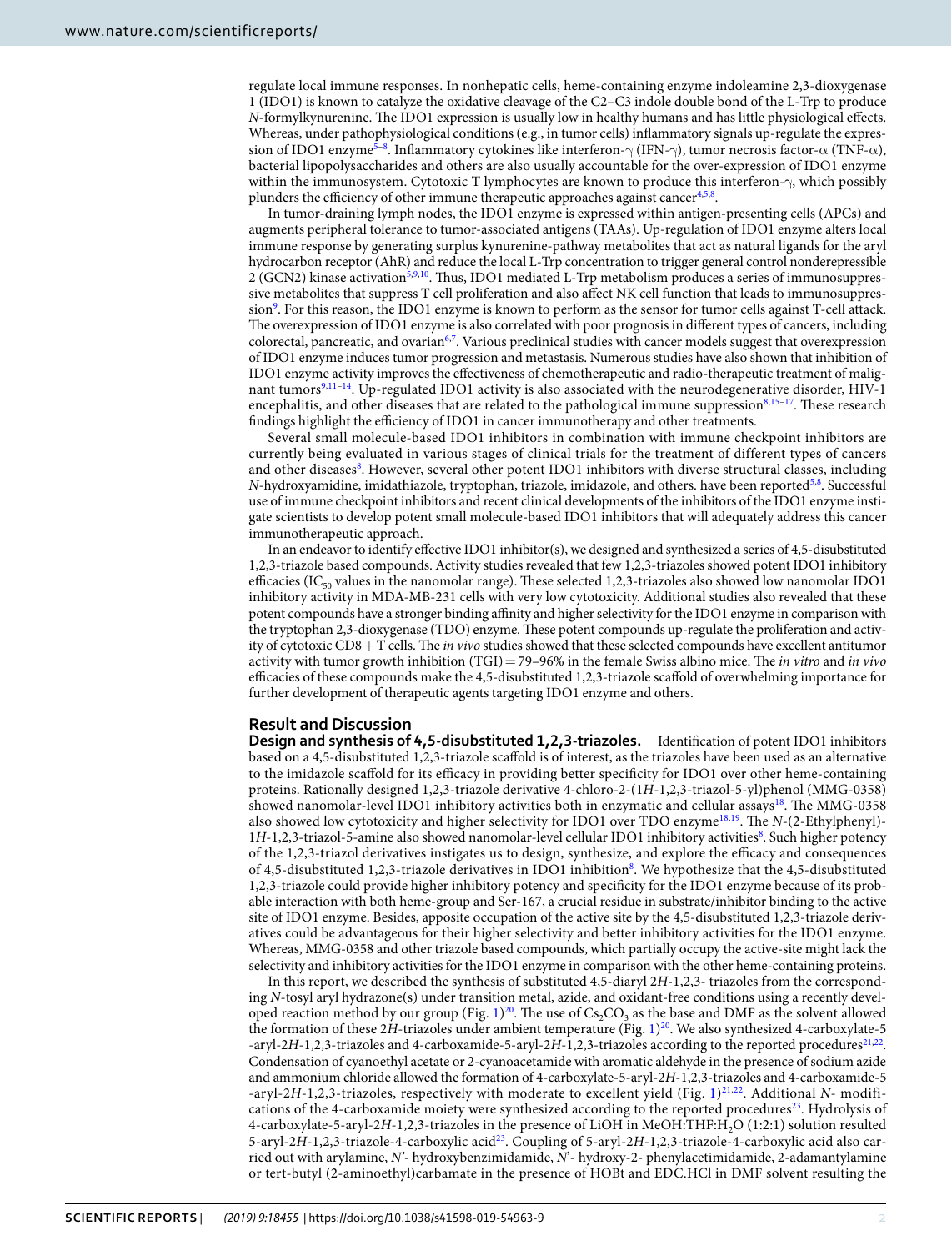

<span id="page-2-0"></span>**Figure 1.** Synthesis of 4,5-diaryl 2H-1,2,3-triazole derivatives (**1a–l**), 4-carboxylate-5-aryl-2H-1,2,3-triazole derivatives (**2a–l**) and 4-carboxamide-5-aryl-2H-1,2,3-triazole derivatives (**3a–l**).



<span id="page-2-1"></span>**Figure 2.** Synthesis of 4-carboxamide-5-aryl-2H-1,2,3-triazole derivatives (**4a–e,g–j**).



<span id="page-2-2"></span>**Figure 3.** Synthesis of 4-carboxamide-5-aryl-2H-1,2,3-triazole derivatives (**4f,k,l**).

formation of 4-carboxamide-5-aryl-2H-1,2,3-triazole derivatives (Figs. [2](#page-2-1) and  $3)^{24}$  $3)^{24}$  $3)^{24}$  $3)^{24}$ . Coupling of N-(2-aminoethyl)-5-aryl-2H-1,2,3- triazole-4-carboxamide with tert-butyl chlorosulfonylcarbamate, followed by removal of Bocgroup resulted the target 5-aryl-N-(2-(sulfamoylamino)ethyl)-2H-1,2,3-triazole-4-carboxamide in moderate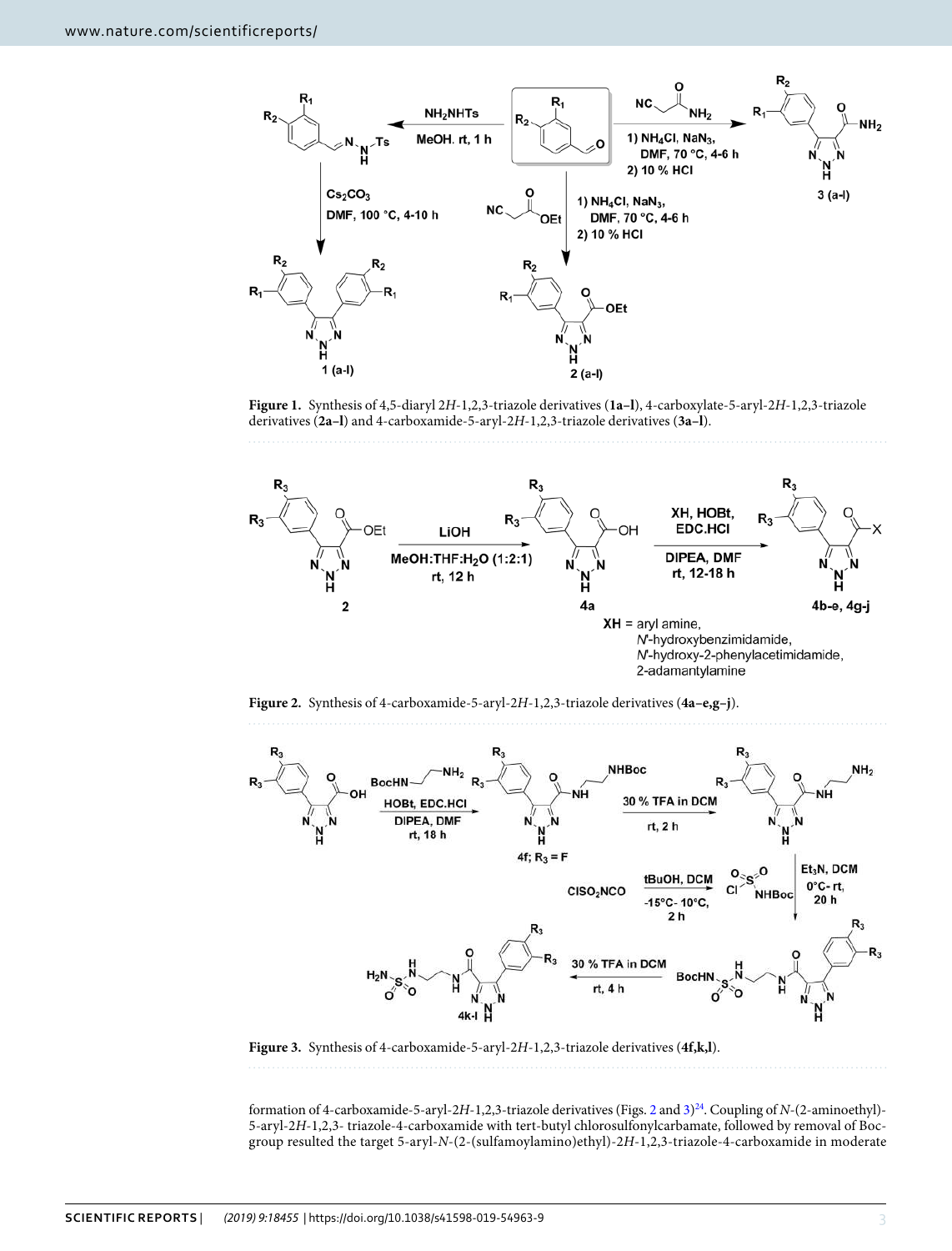<span id="page-3-0"></span>

| <b>Substituents</b> |                  | Compound 1     |                                      |                | Compound 2                           | Compound 3 |                              |  |
|---------------------|------------------|----------------|--------------------------------------|----------------|--------------------------------------|------------|------------------------------|--|
| $R_1$               | $\mathbf{R}_{2}$ |                | hIDO1<br>$IC_{50}$ (µM) <sup>a</sup> |                | hIDO1<br>$IC_{50}$ (µM) <sup>a</sup> |            | hIDO1<br>$IC_{50} (\mu M)^a$ |  |
| H                   | H                | 1a             | $90.033 \pm 2.942$                   | 2a             | $14.390 \pm 3.357$                   | 3a         | $8.541 \pm 0.084$            |  |
| H                   | Me               | 1 <sub>b</sub> | $54.871 \pm 0.757$                   | 2 <sub>b</sub> | $1.699 + 0.061$                      | 3b         | $7.082 \pm 0.691$            |  |
| F                   | H                | 1c             | $4.991 + 0.057$                      | 2c             | $31.440 + 4.207$                     | 3c         | $6.611 + 0.355$              |  |
| Cl                  | H                | 1d             | $2.513 \pm 0.060$                    | 2d             | $2.550 \pm 0.033$                    | 3d         | $2.687 \pm 0.055$            |  |
| Br                  | H                | 1e             | $21.870 \pm 1.270$                   | 2e             | $2.981 \pm 0.012$                    | 3e         | $26.680 \pm 2.199$           |  |
| H                   | F                | 1 <sup>f</sup> | $25.240 \pm 1.703$                   | 2f             | $8.090 \pm 0.210$                    | 3f         | $2.941 \pm 0.034$            |  |
| H                   | Cl               | 1g             | $3.208 \pm 0.100$                    | 2g             | $0.392 + 0.084$                      | 3g         | $0.624 + 0.023$              |  |
| H                   | Br               | 1h             | $40.720 + 2.696$                     | 2 <sub>h</sub> | $18.450 + 1.676$                     | 3h         | $5.156 + 0.011$              |  |
| F                   | F                | 1i             | $7.721 + 0.761$                      | 2i             | $0.545 + 0.029$                      | 3i         | $0.111 + 0.005$              |  |
| Cl                  | Cl               | 1j             | $12.910 + 0.191$                     | 2j             | $0.163 + 0.025$                      | 3j         | $0.069 + 0.004$              |  |
| Cl                  | F                | 1k             | $6.913 \pm 0.099$                    | 2k             | $1.691 \pm 0.102$                    | 3k         | $1.831 \pm 0.126$            |  |
| Br                  | F                | 11             | $1.935 \pm 0.083$                    | 21             | $3.035 \pm 0.091$                    | 31         | $1.993 \pm 0.005$            |  |

**Table 1.** Inhibitory activity of the 4,5-diaryl 2H-1,2,3-triazoles, 4-carboxylate-5-aryl-2H-1,2,3-triazoles and 4-carboxamide-5-aryl-2H-1,2,3-triazoles against purified human IDO1 enzyme. <sup>a</sup>hIDO1 IC<sub>50</sub> values are the mean of three independent assays.

yields (Fig. [3\)](#page-2-2) [25](#page-14-0). These short-step synthetic approaches are highly beneficial for rapid structural alterations and large-scale productions of 2H-triazoles.

**IDO1 Inhibitory activities of 4,5-disubstituted 1,2,3-triazoles.** The IDO1 activities in the absence and presence of 4,5-disubstituted 1,2,3-triazole derivatives were initially evaluated using standard spectropho-tometric method<sup>[8](#page-13-2)[,19](#page-13-13)[,26](#page-14-1)[–30](#page-14-2)</sup>. The absorption spectra of most of the compounds (10 nM to 100  $\mu$ M) showed no or negligible interference with this spectrophotometric-based enzyme activity assay. The  $IC_{50}$  values of the reported compounds 4-amino-N-(3-chloro-4-fluorophenyl)-N´-hydroxy-1,2,5-oxadiazole-3-carboximidamide and MMG-0358 were 109 and 317 nM, respectively under the similar experimental conditions, which is in accordance with the reported  $IC_{50}$  values<sup>[18](#page-13-12)[,31](#page-14-3)</sup>. To improve the IDO1 inhibitory potency of the 4,5-disubstituted 1,2,3-triazole derivatives, we investigated two extensive modifications of the core-structure of the compounds: alteration of the 4,5-substitutions of the triazole ring and substitution of the aryl ring. In addition, we also investigated the effect of N-substituted 4-carboxamide derivatives of 1,2,3-triazoles on the IDO1 activity.

We first explored the role of 4,5-diaryl-substituted 1,2,3-triazole ring on IDO1 enzyme activity. The inhibitory activities of the lead compound **1a**, **2a**, and **3a** suggest that not only the presence of 1,2,3-triazole ring but also the nature and electronic properties of the substituents at the C4 and C5 positions of the triazole ring play a crucial role in their inhibitory efficiency against the purified hIDO1 enzyme. In comparison with 4,5-diphenyl 2H-1,2,3-triazole (**1a**, IC50= 90.033 µM), the ethyl 5-phenyl-2H-1,2,3-triazole-4-carboxylate (**2a**,  $IC_{50} = 14.390 \,\mu M$ ) or 5-phenyl-2H-1,2,3-triazole-4- carboxamide (**3a**,  $IC_{50} = 8.541 \,\mu M$ ) showed 6- and 10-fold stronger IDO1 inhibitory activities, respectively (Table [1\)](#page-3-0). To augment the efficiencies of these 1,2,3-triazoles, we then investigated the impact of halogen-substituted aryl ring on the IDO1 enzyme activity. We hypothesize that the presence of halogen-substituted aryl ring in the compound's core structure could play a vital role in their IDO1 inhibitory efficiencies. The measured IC<sub>50</sub> values suggested that appropriate halogen substitution(s) to the aryl ring of the 1,2,3-triazole moiety resulted in moderate to large change in inhibitory potency. For 4,5-diaryl containing 1,2,3-triazoles, the presence of 3-Br, 4-F-substituted diaryl moieties (**1 l**) showed 46-fold increase in inhibitory potency than the lead compound **1a**. Altogether, halogen derivatives of 4,5-diaryl substitutions showed reduced IDO1 inhibitory activity in comparison with that of mono-aryl substitution on the triazole ring. Among the tested halogen-substituted mono-aryl ring containing 1,2,3-triazoles, compound **2j**, **3i** and **3j** showed stronger IDO[1](#page-3-0) inhibition potency with  $IC_{50}$  values within the range of 70-200 nM (Table 1). This implies that the 3,4-dihalogen-substituted 5-aryl ring of 1,2,3-triazole scaffold might be adequate in maintaining the IDO1 inhibitory activity. Therefore, these data suggested that the presence of not only the halogen-substituted monoaryl ring but also carboxylate or carboxamide group to the triazole scaffold plays a vital role in displaying potent IDO1 inhibitory activity. The halogen-substituted aryl ring could be involved in interactions with the hydrophobic residues (Tyr126, Cys129, Val130, Phe163, Phe164, Ser167, Leu234, Gly262, Ser263, Ala264, and the heme ring) present within the 'pocket-A' of the IDO1 enzyme. In our previous reports, we successfully demonstrated that halogen substitution at the *meta*- and /or *para*-positions of the aryl ring augmented the IDO1 inhibitory effi-ciencies of N'-hydroxyamidines, fused-heterocycles<sup>[27](#page-14-4)[,29](#page-14-5)</sup>. Other research groups also confirmed such assistance of halogen-substituted aryl ring on the IDO1 inhibitory efficiencies<sup>[19](#page-13-13),[26](#page-14-1),[32](#page-14-6)</sup>. Such stronger IDO1 inhibitory activities of the halogen-substituted monoaryl ring containing compounds could be because of the hydrophobic interactions, halogen bonding with the Lewis bases, and /or  $\pi$ -stacking interaction with aromatic amino acids present within the active site.

To augment the IDO1 inhibitory efficiencies of the 4,5-disubstituted 1,2,3-triazoles, we extended our activity studies with N-substituted 4-carboxamide-5-aryl-2H-1,2,3-triazoles. We hypothesize that the presence of N-substituted moiety in the core structural unit of the 1,2,3-triazoles could play a significant role in their IDO1 inhibitory efficiencies because of its interaction with the polar residues (Phe226, Arg231, Ser235, Phe291, Ile354, and Leu384) present within the 'pocket B', towards the entrance of the active site of the IDO1 enzyme. Structural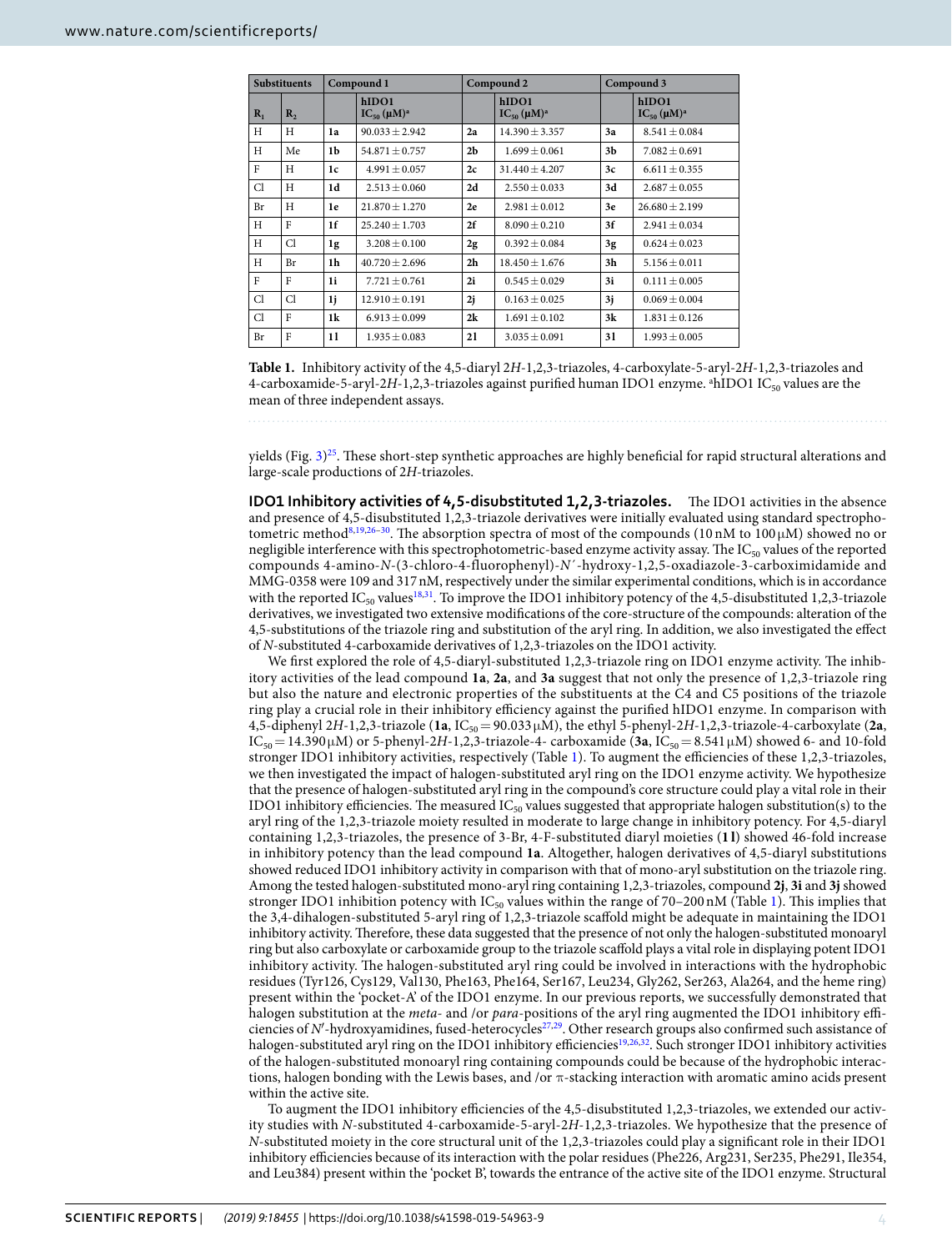<span id="page-4-0"></span>

| Compound       |                |                                                                   | hIDO1               | Compound       |                |                                                                                            | hIDO1               |
|----------------|----------------|-------------------------------------------------------------------|---------------------|----------------|----------------|--------------------------------------------------------------------------------------------|---------------------|
|                | $R_3$          | $\mathbf X$                                                       | $IC_{50} (\mu M)^a$ |                | $R_3$          | $\mathbf X$                                                                                | $IC_{50} (\mu M)^a$ |
| 4a             | $\mathbf{F}$   | <b>OH</b>                                                         | $17.420 \pm 0.918$  | 4g             | $\rm F$        | ᄇ<br>zz<br>но $\mathbf{N}$                                                                 | $0.880 \pm 0.018$   |
| 4 <sub>b</sub> | Cl             | H<br>N<br>z                                                       | $19.400 \pm 0.179$  | 4 <sub>h</sub> | $\overline{F}$ | 'n<br>$\zeta$<br>но $\mathbf{N}$                                                           | $3.809 \pm 0.240$   |
| 4c             | Cl             | NH <sub>2</sub><br>H<br>r<br>S                                    | $2.007 \pm 0.176$   | 4i             | $\overline{F}$ | $\bar{\mathbf{H}}_{\mathbf{y}^{\mathbf{y}^{\prime}}}$<br>но $\tilde{\mathbf{N}}$<br>ЮH     | $0.094 \pm 0.004$   |
| 4d             | $\overline{F}$ | NH <sub>2</sub><br>븠<br>$\mathcal{E}_{\mathcal{E}_{\mathcal{L}}}$ | $0.271 \pm 0.009$   | 4j             | $\rm F$        | H<br>N<br>H,<br>Ö<br>HO <sup>NR</sup>                                                      | $2.357 \pm 0.308$   |
| 4e             | Cl             | $H_N$                                                             | $18.650 \pm 0.398$  | 4k             | $\overline{F}$ | $\overline{0 \n\ \n\ \n\ \nS-NH_2}$<br>$\frac{H}{N}$<br>ő<br>N                             | $0.092 \pm 0.012$   |
| $4f$           | $\overline{F}$ | O<br>H<br>Ω<br>N                                                  | $2.745 \pm 0.195$   | 4 <sub>l</sub> | Cl             | $rac{O}{S^2-NH_2}$<br>$\mathbf{H}^{\mathbf{X}_{\mathbf{X}^{\mathcal{L}}}}$<br>ī۱<br>N<br>H | $0.093 \pm 0.009$   |

**Table 2.** Inhibitory activity of the N-modified 4-carboxamide-5-aryl-2H-1,2,3-triazoles against purified human IDO1 enzyme.  $a<sup>th</sup>$ IDO1 IC<sub>50</sub> values are the mean of three independent assays.

modifications, including the installation of N′-hydroxyamidine (**4g–j**) and sulfamide (**4k** and **4l**) groups in the 4-carboxamide moiety of the compounds were also explored. Among the tested compounds **4i**, **4k** and **4l** showed high-potency in IDO1 inhibition with IC<sub>50</sub> values in the range of 92-94 nM. Compound 4i, 4k, and 4l showed around 71–86% and 82–93% of IDO1 inhibition at 4 and 100 µM concentrations, respectively (Table [2](#page-4-0)). However, other structural modifications of 4-carboxamide-5-aryl-2H-1,2,3-triazoles, including the installation of phenylamine (**4b–d**), adamantylamine (**4e**), or N′-Boc-ethylenediamine (**4f**) groups in the 4-carboxamide moiety of the 2H-triazole scaffold were ineffective against IDO1 activity.

For additional validation of the IDO1 inhibitory activity of the selected compounds, we measured their  $IC_{50}$ values using kynurenine assay (Table S1)<sup>27-[30](#page-14-2)</sup>. The IC<sub>50</sub> values of the compounds were directly calculated from the amount of kynurenine generated from L-Trp in the presence of IDO1 enzyme. The results revealed that the IDO1 inhibitory activities of the selected compounds are within the range of 60–400 nM and the differences in the  $IC_{50}$  values of the compounds are in accordance with that of measured by the spectrophotometric method. However, the differences in the inhibitory activity values between the spectrophotometric and HPLC methods could be because of the reactivity of the *para*-dimethylaminobenzaldehyde (pDMAB) towards the kynurenine under the experimental reaction conditions[26](#page-14-1)[–30](#page-14-2). The kynurenine assay also demonstrated that compounds **4i** and **4k** displayed stronger inhibitory activity ( $IC_{50} = 60 - 115$  nM) among all the investigated compounds. Overall, both spectrophotometric and kynurenine assays revealed that the inhibitory efficacies of 4,5-disubstituted 1,2,3-triazoles are sensitive to halogenated aryl-substitution at the C5-position. Stronger inhibitory potencies of the 4-carboxylate-5-aryl-2H-1,2,3-triazoles and 4-carboxamide-5-aryl-2H-1,2,3-triazoles **2j**, **3i**, **3j**, **4i**, **4k**, and **4 l** could be because of both electronic properties of the C4 and C5-substituted 1,2,3-triazole scaffold, interaction of mono-aryl substitution at the C5-position with the residues present within the 'pocket-A' and interaction of 1,2,3-triazole moiety with the heme-group of IDO1. The inclination for the chloro/fluoro-substitution(s) of the C5-aryl ring of the 1,2,3-triazoles (**2j**, **3i**, **3j**, **4i**, **4k**, and **4 l**) could be because of the halogen bonding and/or  $π$ -stacking interaction with aromatic amino acids (Y126 and F163)<sup>[8,](#page-13-2)[19,](#page-13-13)[33](#page-14-7)</sup>. Interactions of the 1,2,3-triazole ring, 4-carboxylate, 4-carboxamide, or N-substituted 4-carboxamide moiety with the polar amino acid residues and heme-group of the IDO1 play crucial roles for their inhibitory activities. It is essential to mention that these 4,5-disubstituted 1,2,3-triazole based potent compounds showed much stronger IDO1 inhibition activities than the other reported 1H-triazole based IDO1 inhibitors. The potent compounds like **3i** or **4k** were 3-fold stronger IDO1 inhibition activities than the 1H-triazole based compound MMG-0358, under the similar experimental conditions<sup>[18](#page-13-12)</sup>.

The inhibitory activities of the compounds demonstrated their aptitude in inhibiting IDO1 activity but unsuccessful in offering any direct evidence of compound binding to the IDO1 protein. In this regard, the IDO1 binding efficiency of the selected compounds was examined by UV-Vis spectral analysis and surface plasmon resonance (SPR) measurements. The optical absorption spectra of the heme-group are highly sensitive to the local environment and provide substantial evidence of the ligand-binding aptitude to the IDO1 enzyme<sup>[26](#page-14-1)</sup>. The distinctive heme-peaks in the absorbance spectra of the IDO1 enzyme have been used to authenticate a direct binding of the ligand to the heme-containing active site. The UV-Vis spectra of ferric-IDO1 and deoxy-ferrous-IDO1 were recorded in the absence and presence of the selected compounds. However, for both ferric-IDO1 and deoxy-ferrous-IDO1 enzyme, the Soret band got red-shifted by 5–8 nm (Fig. [4A](#page-5-0) and Table S2) in the presence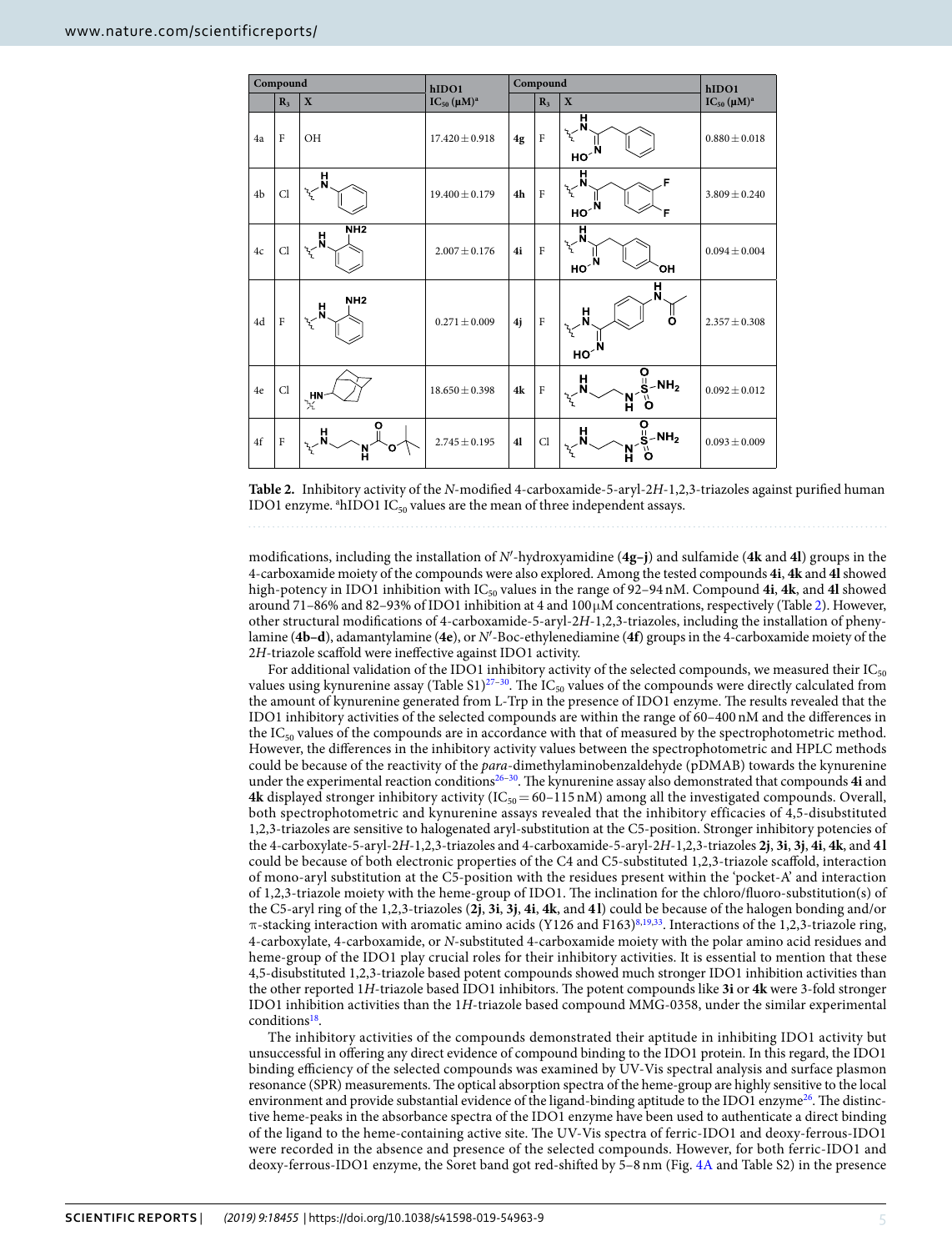

<span id="page-5-0"></span>**Figure 4.** Binding properties of the potent compounds. Absorption spectra of ferric-IDO1 (**A**) and deoxyferrous-IDO1 enzyme (**B**) in the absence and presence of the compounds ( $20 \mu$ M) in 100 mM phosphate buffer at pH 6.5. [IDO1] = 0.65  $\mu$ M. The ferrous-deoxy reaction environment was generated by adding Na<sub>2</sub>S<sub>2</sub>O<sub>4</sub> to the solution under  $N_2$  atmosphere. The binding isotherms were generated from the response unit (RU) at 60 sec (average of triplicate measurements) versus the concentration of the compounds. A solid line represents a theoretical curve constructed from Rmax and  $K_d$  values determined by nonlinear least-squares analysis of the isotherms (**C**). 20 mm HEPES buffer, pH 7.4, with 0.16 m KCl was used for all SPR measurements. Probable mode of interactions (**D**) of the compounds **2i**, **3i**, **4i**, and **4k** with the active site of the IDO1 enzyme (4PK5). The model structures were generated using MoleGro Virtual Docker, version 6.0. The oxygen and nitrogen atoms are shown in red and blue, respectively. Residues involved in interactions through hydrogen bond formation are shown using dashed lines (yellow). Images were generated using PyMol.

of 4,5-disubstituted 1,2,3-triazole (**2i**, **3i**, **4i**, and **4k**). For deoxy-ferrous-IDO1 enzyme there was the Q-band (at 551 nm for only enzyme) got shifted by 10–13 nm in the presence of the compounds (Fig. [4B](#page-5-0) and Table S2). These UV-Vis spectral properties indicate direct binding of the 4,5-disubstituted 1,2,3-triazoles with the IDO1 enzyme. Additional SPR analysis was performed to measure direct interaction between these selected triazoles and IDO1 enzyme<sup>[34](#page-14-8)[,35](#page-14-9)</sup>. The binding affinity (K<sub>d</sub>) between 4,5-disubstituted 1,2,3-triazoles (2i, 3i, 4i, and 4k) and IDO1 were within the range of 34–61 µM (Figs. [4C](#page-5-0) and S1; Table S3). Hence, both UV-Vis spectral analyses and SPR measurements undoubtedly ascertain the binding of compounds to the IDO1 enzyme.

The enzyme inhibition studies indeed describe that the compounds interact with the IDO1 protein. SPR studies also support their protein binding properties. Whereas, spectroscopic measurements in the absence and the presence of the compounds demonstrate that compounds directly interact with the heme-group present in the active site of IDO1 and alter its L-Trp catabolic activities. With the purpose of understanding the molecular determinants that regulate the inhibitory activity of these triazoles, molecular docking analyses were performed using the X-ray co-crystal structure of IDO1 complex (PDB code: 4PK5)<sup>[36](#page-14-10)</sup>. The model structures suggest that the potent triazole-based compounds **2i**, **3i**, **4i**, and **4k** have a very similar pattern of interactions with the IDO1 protein. The molecular docking analysis proposed that the C5-aryl ring of these selected triazoles interacts with the protein ideally through its hydrophobic 'pocket A' in the distal heme site. The C5-aryl ring and the halogen substitutions in this ring could assist the compounds in interacting with the amino acids like Y126, F163, F164, and others present in 'pocket A' through hydrophobic, halogen bonding and  $\pi$ -stacking interactions<sup>[8,](#page-13-2)[19,](#page-13-13)[33](#page-14-7)</sup>. The triazole ring could be involved in interaction with the heme-group and S167 amino acid residue. This proposed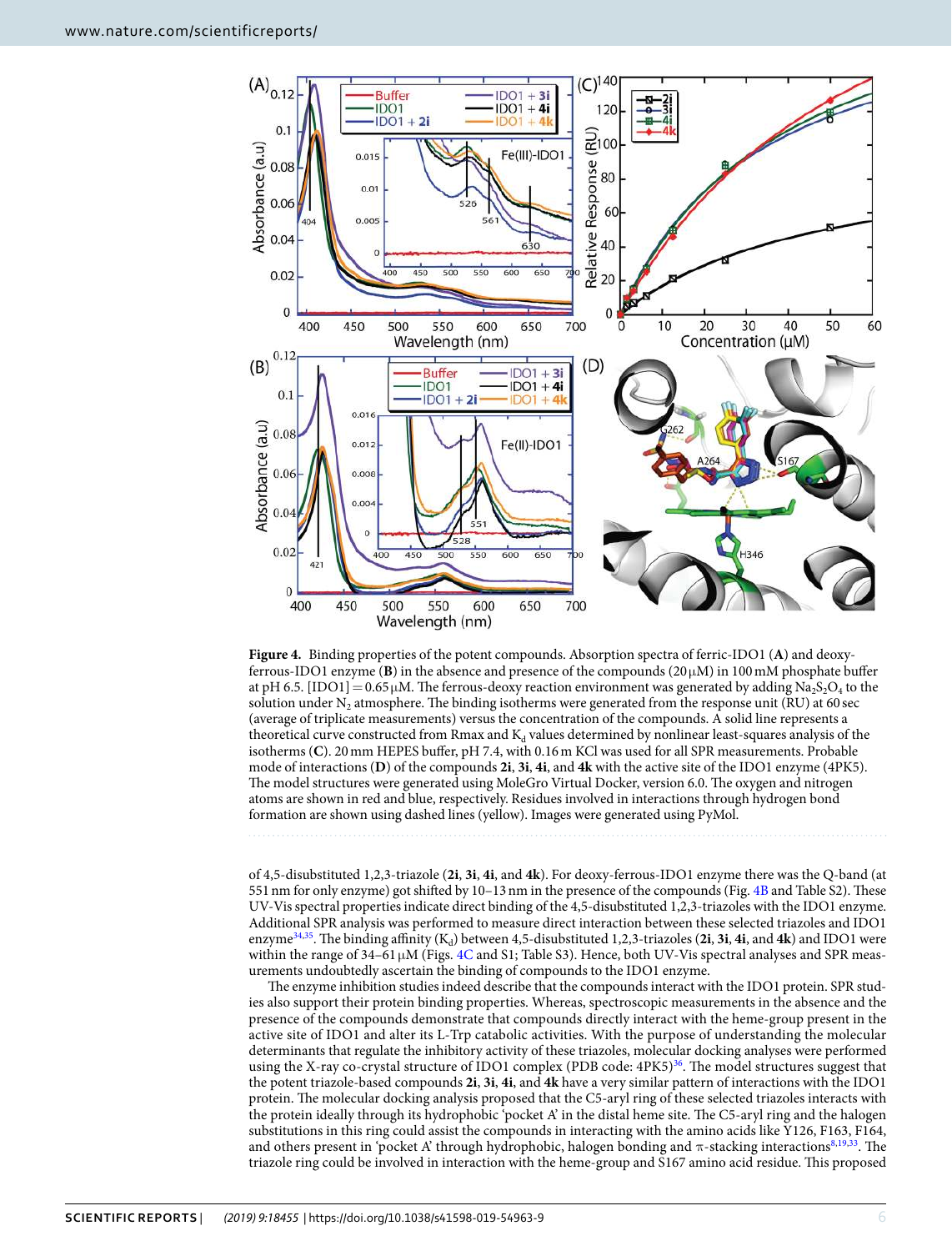

<span id="page-6-0"></span>

mode of interactions is in good agreement with the UV-Vis spectroscopic based binding studies. However, the C4-substituted moiety of these triazoles could interact differently though the hydrophilic 'pocket B' of the protein. The carbonyl group of the 4-carboxylate moiety of the compound **2i** could interact with the backbone NH-proton of A264 residue through H-bonding. The 4-carboxamide group of the compound **3i** could interact with the backbone NH-proton of A264 residue and porphyrin ring through H-bonding (Fig. [4D](#page-5-0)). The 4-carboxamide, and N'-hydroxy-2-(4-hydroxyphenyl)acetimidamide moieties of the compound **4i** could interact with the backbone carbonyl group of F226 and G262 residues, backbone NH-proton of A264 residue and 7-propionate of the porphyrin ring through H-bonding (Fig. [4D\)](#page-5-0).

For compounds **4k**, the 4-carboxamide, and sulfamide moieties could interact with the backbone carbonyl group of G262 and backbone NH-proton of A264 residue through H-bonding (Fig. [4D](#page-5-0)). Therefore, non-covalent interactions such as H-bonding, halogen bonding, π-stacking, and hydrophobic interactions play decisive roles in the stronger binding of these triazoles to the IDO1 protein through its active site. Overall, the modes of interactions of the compounds with IDO1 are very similar. However, the variations in inhibitory activities suggest that their true-mode of protein interaction could be diverse than these probable ones obtained from the molecular docking analysis (Table S4). In addition to the substitution effects on the 4,5-disubstituted 1,2,3-triazole scaffold their overall molecular volume and pattern of interactions could be also critical for their interactions under physiological conditions. To understand whether the compound binding induces any structural changes of the IDO1 enzyme, we performed circular dichroism (CD) study. The presence of secondary structural elements of the IDO1 enzyme is in good agreement with the previous studies<sup>[37](#page-14-11)[,38](#page-14-12)</sup>. The CD results showed that binding of the compounds to the IDO1 enzyme causes no/negligible changes to its secondary structural elements (Table S5).

The IDO1 inhibition and binding studies described that the selected triazoles bind to the active site of the IDO1 enzyme and actively inhibit its L-Trp catabolic activity. To identify the mode of enzyme inhibition by these compounds, we performed standard enzyme kinetics measurements in the absence and presence of these triazoles. The modes of IDO1 enzyme inhibition by these compounds were investigated using the standard Lineweaver-Burk plot. The plots of 1/V against 1/[S] showed that compounds **2i**, **3i**, **4i**, and **4k** followed competitive inhibition modes with respect to L-Trp (Figs. [5](#page-6-0) and S2; Table S6). Where, V and [S] represent the initial reaction rate and the substrate concentration, respectively[28](#page-14-13),[30](#page-14-2),[34](#page-14-8). Nevertheless, this calculated competitive mode of IDO1 inhibition by the selected compounds may not exhibit their true-mode of enzyme inhibition. Detailed mechanistic studies of the IDO1 assisted catabolism of L-Trp in demonstrating that the generation of ferric-superoxide intermediate is the prime necessity for the subsequent oxidation process, suggesting both  $\mathrm{O}_2$  and L-Trp as substrate for the enzyme. Henceforth, supplementary enzyme kinetic studies regarding  $\mathrm{O}_2$  are required to recognize the precise mode of IDO1 enzyme inhibition[8](#page-13-2),[26](#page-14-1)-.

To investigate the selectivity of these triazoles at inhibiting the IDO1 enzyme, we also performed inhibitory activity against the tryptophan 2,3-dioxygenase (TDO) enzyme, which is also a member of the same enzyme family as IDO1. TDO enzyme also catalyzes the oxidation of L-Trp to N-formylkynurenine through the kynurenine pathway. TDO directly controls the >95% metabolism of L-Trp in liver. However, TDO is a homotetrameric enzyme, and its active site preferably binds to L-Trp and indole-related derivatives. However, the active site of IDO1 enzyme is more responsive and can adjust different types of small molecules. Both spectrophotometric and kynurenine assay revealed that these selected triazoles **2i**, **3i**, **4i**, and **4k** have only moderate to poor inhibitory efficacies against TDO enzyme, suggesting their higher selectivity for IDO1 over TDO enzyme (Table S7). The  $IC_{50}$  values of the compounds against TDO enzyme could not be adequately measured because of weaker and/or non-specific inhibitions (Table S9).

The indoleamine 2,3-dioxygenase 2 (IDO2) is a paralogue of IDO1 enzyme, and it also takes part in the L-tryptophan catabolism process through the kynurenine pathway. However, the IDO2 shows a low L-tryptophan affinity and low turnover rate. The cellular expression of IDO2 enzyme does not influence the tryptophan/kynurenine ratio at physiological tryptophan concentration. Until recently, there is no report that IDO2 reduces tumor volume. Therefore, neither IDO2 inhibitors were systematically developed nor it's biological activates investigated. The structural investigation also revealed that the hIDO2 differs from hIDO1 by four amino acid side chain: Tyr126, Cys129, Phe164, and Ser167 residues of hIDO1 are replaced by His130, Leu133, Ile168 and Thr171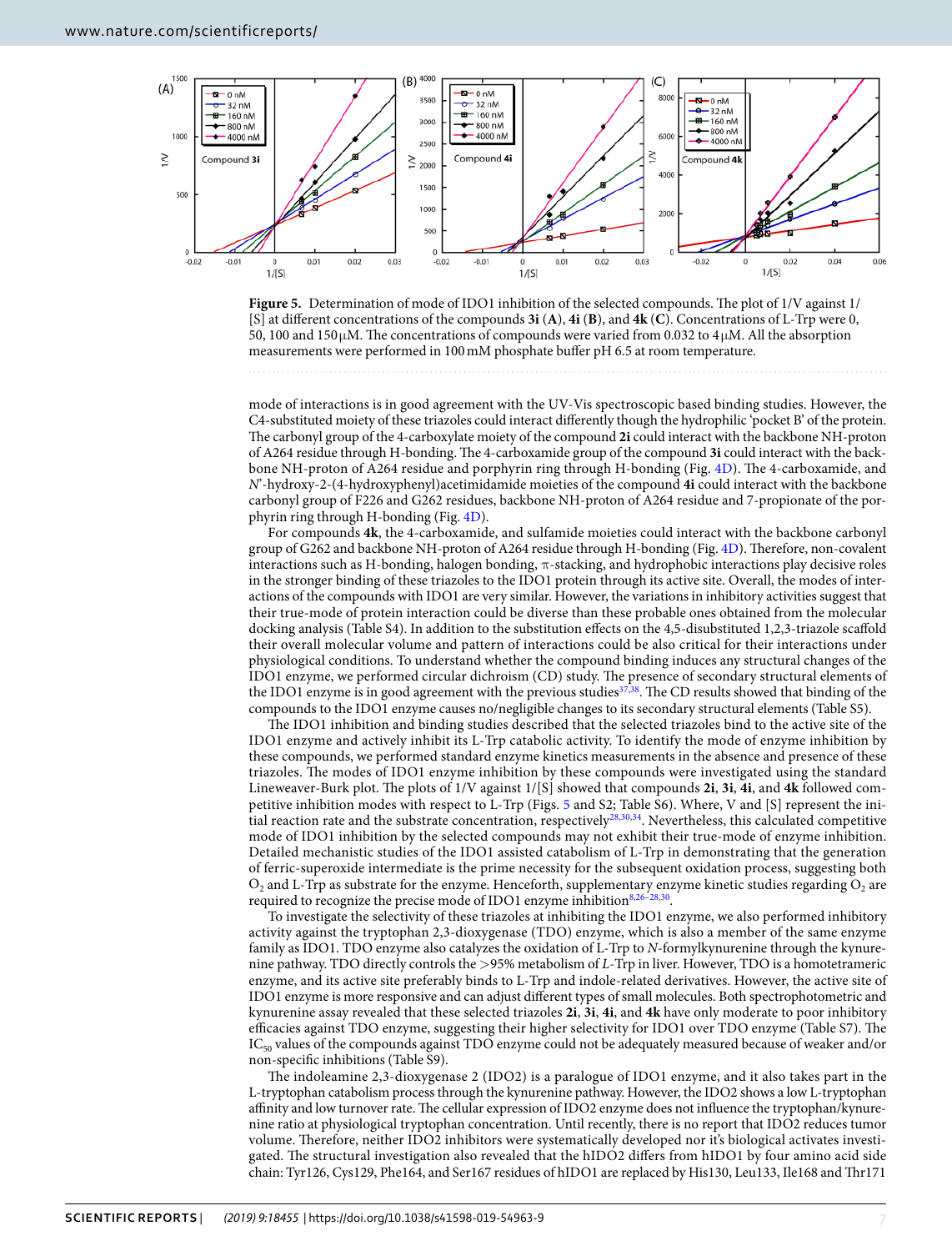<span id="page-7-0"></span>

| Compound      | MDA-MB-231 cells <sup>a</sup> EC <sub>50</sub> ( $\mu$ M) <sup>b</sup> |
|---------------|------------------------------------------------------------------------|
| 2i            | $0.162 + 0.015$                                                        |
| <sup>3i</sup> | $0.074 \pm 0.017$                                                      |
| 4i            | $0.088 \pm 0.010$                                                      |
| 4k            | $0.077 \pm 0.005$                                                      |

Table 3. IDO1 inhibitory activity of the selected compounds under the cellular environments. <sup>a</sup>IDO1 protein expression in MDA-MB-231 cells was induced by human IFN- $\gamma$  (50 ng/mL).  ${^b}EC_{50}$  values are the mean of three independent assays.

residues of hIDO2. Overall, IDO2 shares only 44% sequence homology with IDO1. As a result, the volume of 'pocket A' is around 15% larger in IDO2 than that in IDO1, which facilitates binding of larger (in size) inhibitors leading to the decrease in IDO2 selectivity. A recent study showed that 4-aryl-1,2,3-triazole derivatives moderately inhibit the hIDO2 activity (IC<sub>50</sub> > 50  $\mu$ M) and have only 2-fold selectivity over hIDO1 enzyme<sup>[19](#page-13-13)</sup>. The structural investigation of our synthesized 4,5-disubstituted 1,2,3-triazoles derivatives revealed that few of these compounds could also inhibit the activity of IDO2 enzyme. However, due to lack of therapeutic value of IDO2 its inhibitory activities in the presence of our synthesized compounds were not investigated.

In addition, to explore whether the plasma protein would bind to these aqueous soluble compounds and regulate its biological activities, the serum binding properties of these potent compounds were qualitatively investigated using Trp-fluorescence analysis. The extent of Trp-fluorescence quenching ability of these compounds suggests that compounds **2i**, **3i**, and **4k** interacts more strongly with the human serum proteins than compounds **4i** (Fig. S3). The outcomes of this binding analysis suggest that the serum proteins could assist the transport of the compounds via blood to the sites of action throughout the body<sup>[39](#page-14-14)</sup>.

To investigate the biological activities of these 4,5-disubstituted 1,2,3-triazoles under cellular environment, cytotoxicity and cellular IDO1 inhibitory activities were performed in MDA-MB-231 cells. The MTT assay of the compounds showed low level of cytotoxicity of the compounds both in HEK-293 and MDA-MB-231 cells (Figs. S4 and S5). Interferon-gamma (IFN-γ) is known to induce the expression of the native IDO1 enzyme from its mRNA in the MDA-MB-231 cells<sup>[27,](#page-14-4)[29](#page-14-5)[,40](#page-14-15)</sup>. Hence, IDO1 inhibitory activities of the 4,5-disubstituted 1,2,3-triazoles were measured using IFN-γ induced MDA-MB-231 cells. Nevertheless, IDO1 inhibitory activities under the cellular conditions follow a comparable pattern as that of measured against the purified IDO1 enzyme. The measured  $EC_{50}$  values of the potent compounds were within the range of 60–422 nM (Table [3](#page-7-0) and S10). Control compound, 4-amino-N-(3-chloro-4-fluorophenyl)-N′-hydroxy-1,2,5-oxadiazole-3- carboximidamide and MMG-0358, showed  $EC_{50}$  values of 63 and 120 nM, under similar experimental conditions, which are in agreement with the reported values<sup>[18](#page-13-12),[28](#page-14-13),[30](#page-14-2),[31](#page-14-3)</sup>. However, smaller variations in the compound's IDO1 inhibitory activities between the two activity assay systems, against the purified enzyme and under the cellular conditions, could be primarily due to the obstacles in regulating the redox activity of the enzyme and/or environmental effect on the assay systems. Overall, a good data correlation between these assays corroborates the IDO1 inhibitory efficiencies of these selected triazoles.

The above experimental evidence confirmed that the selected 4,5-disubstituted 1,2,3-triazole derivatives are potent inhibitors of the IDO1 enzyme. It is well documented that the immunoregulatory enzyme IDO1 promotes immunologic tolerance in tumor-microenvironment<sup>[41](#page-14-16)</sup>. The macrophages or dendritic cells present in peripheral blood lymphocytes (PBL) also produce IDO1 enzyme that also inhibits the T cell activation and proliferation<sup>[42](#page-14-17)</sup>. In the tumor-microenvironment the immune suppression follows several paths. The CD8 + T cells are one of the critical immune cells that promote tumor rejection. However, dysfunction of cytotoxic  $CD8 + T$  cells is known to elevate the immune evasion of tumor cells. The IDO1-mediated Trp metabolites were reported to be protective against T cell-mediated fetal rejection[43](#page-14-18). The IDO1 inhibition has shown protective effect and boosts up CD8 + T cells activity against host influenza viral infection<sup>[44](#page-14-19)</sup>. However, the effect of IDO1 inhibition on rejuvenation of  $CD8 + T$ cells in the tumor micro-environment of the breast cancer cells have never studied before. Hence, to explore the therapeutic potential of these selected IDO1 inhibitors, we explored the activity of the cytotoxic T cells in breast tumor micro-environment. Initially, freshly isolated PBLs were cultured in RPMI with 10% FBS and treated with IDO1 inhibitor for 48 hours. The compound treatments showed significant up-regulation in PBL cells than the control group (Fig.  $6A$ , P < 0.05). Since, IDO1- mediated Trp metabolism promotes dampening of CD8 + T cell responses; we sought to check whether IDO1 inhibitor treatment elevates proliferation of cytotoxic T cells in the tumor micro-environment. The PBLs were cultured in 20% conditioned medium of human metastatic breast cancer cell line MDA-MB-231 for 48 hours. Prior cultures the cells were allowed to be stimulated with PMA and ionomycin. The outcome of the FACS analysis showed that the treatment of IDO1 inhibitors significantly induced  $CD8 + T$  cell proliferation (Figs. [6B](#page-8-0) and S6; P < 0.001). The increase in total  $CD8 + T$  cell number inspired us to investigate whether the potent IDO1 inhibitors are regulating the effector memory phenotype of cytotoxic T cells or not. The CD8 + T cells were phenotyped for CCR7 and CD45RA expression, where CCR7<sup>low</sup>CD45RA<sup>low</sup> phenotype is designated as effector memory phenotype. Two days post-treatment with IDO1 inhibitors a remarkable aggrandize effector memory phenotype of cytotoxic T cells (Figs. [6C](#page-8-0) and S7; P < 0.001) was observed. These results support IDO1 mediated abrogation of effector memory CD8 + T cell production. Tumor cells evade cytotoxic T cells mediated rejection due to the enhanced dysfunction in the tumor-reactive T cells. Germination of T cell dysfunction is believed to be mediated by the elevation in surface protein PD-1 in cytotoxic T cells. Detailed studies demonstrated that the binding of surface protein PD-L1 of the tumor cells to PD-1 or B7.1 of the T cells conveys an inhibitory signal that decreases the proliferation of antigen-specific T-cells in lymph nodes. The activation of cytotoxic T cells by PD-1/PD-L1 blockade therapy has astonishing responses in different cancer patients. Surprisingly, in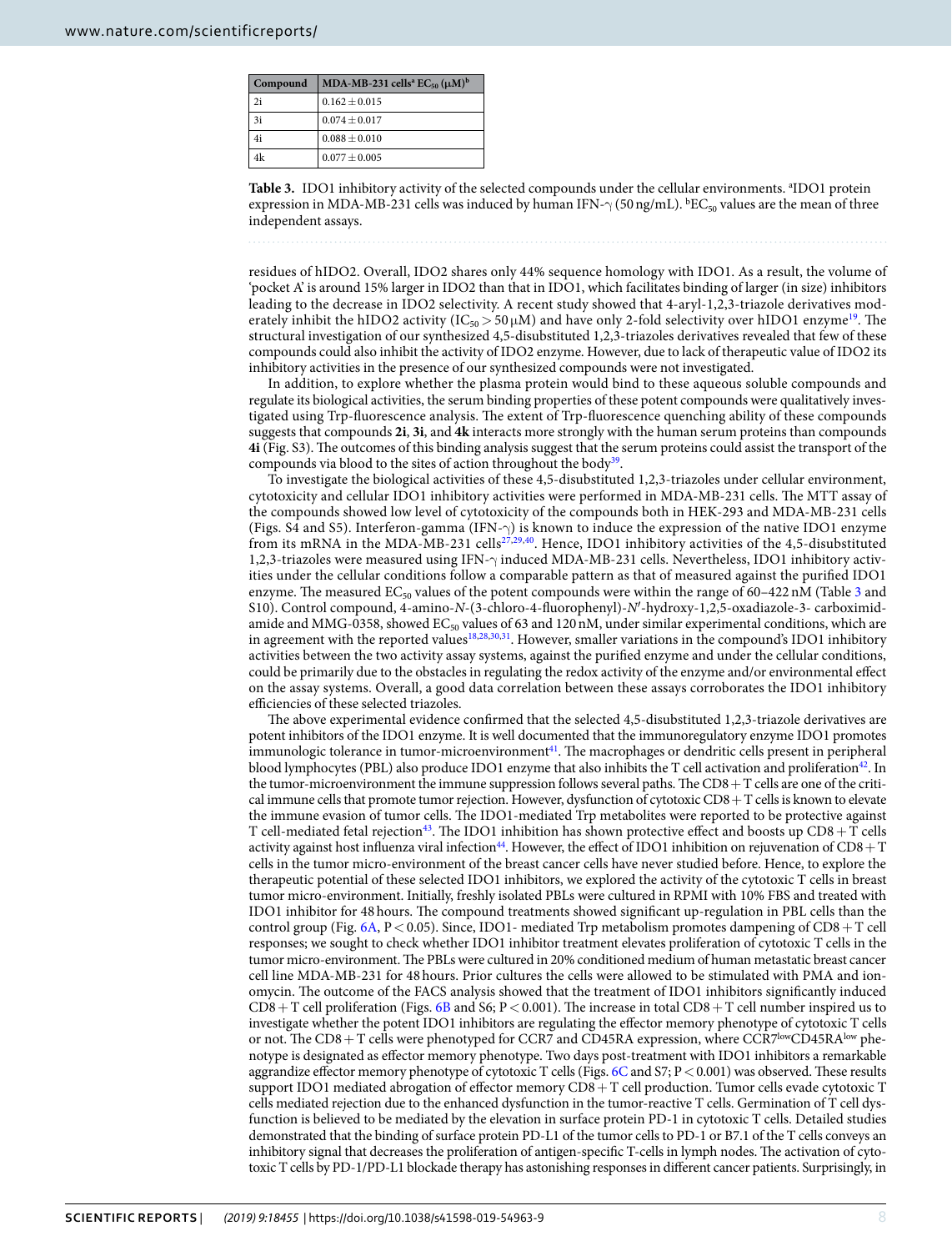

<span id="page-8-0"></span>**Figure 6.** T cell activity studies in the presence of the compounds. The proliferation of the peripheral blood mononuclear cells (PBLs;  $P = 0.0075$ ) in the presence of the compounds. (A) Regulation of the CD8+ T cells in the tumor micro-environment (P < 0.0001) in the presence of the compounds. (**B**) Regulation of effector memory CD8+ T cells in tumor micro-environment (P < 0.0001) in the presence of the compounds. (**C**) Regulation of the PD-1 expression on CD8+ T cells in tumor micro-environment (P < 0.0001) in the presence of the compounds. (**D**) The results were found statistically significant post statistical analysis with one way ANOVA. The concentration of the compounds was  $50 \mu$ M for all the T cell activity studies.

breast cancer the effect of PD-1/PD-L1 blockade therapy is not so encouraging. The germination of malfunctioned cytotoxic T cells in breast cancer could be one of reasons. In this study, we investigated whether IDO1 inhibition attenuates the boosted PD-1 expression of CD8 + T cells in breast tumor micro-environment. The outcome of the studies showed that the IDO1 inhibition prodigiously suppressed the PD-1 level of cytotoxic T cells in the tumor micro-environment ( $P < 0.001$ ), suggesting that these compounds may rejuvenate the cytotoxic T cells in breast cancer (Figs. [6D](#page-8-0) and S8). Hence, the results from this study depict that IDO1 regulation by these potent inhibitors can elevate aspects of adaptive immune response against breast cancer.

These IDO1 inhibitors promoted enhancement of CD8+ T cell activities inspired us to investigate the in vivo antitumor efficacy in female Swiss albino mice<sup>[45](#page-14-20)</sup>. For the in vivo experiments the EAC solid tumor model was used to understand the effect of IDO1 inhibition on tumor burden. The EAC solid tumor model is popular and well recognized in vivo tumor model for anti-tumor therapy<sup>[46](#page-14-21)-[48](#page-14-22)</sup>. As shown in Fig. [7](#page-9-0), the treatment with compounds **3i**, **4i** and **4k** showed remarkable regression in tumor growth with TGI = 79–96%. Compound **3i** was most effective in attenuating tumor growth with TGI = 96%. Post-treatment tumor tissues were found to have high infiltration of CD8+ T cells (Figs. [7C](#page-9-0) and S9)<sup>[45](#page-14-20),[49](#page-14-23)</sup>.

This study describes the design and synthesis of 4,5-disubstituted 1,2,3-triazoles as IDO1 enzyme inhibitor. Consequential modification of the electronic properties of the 1,2,3-triazole scaffold allowed us to pinpoint potent compounds with nanomolar-level IDO1 enzyme inhibitory efficacies under the in vitro conditions. Both, spectrophotometric and HPLC-based kynurenine assays revealed that the presence of dihalogensubstituted aryl ring, 4-carboxylate,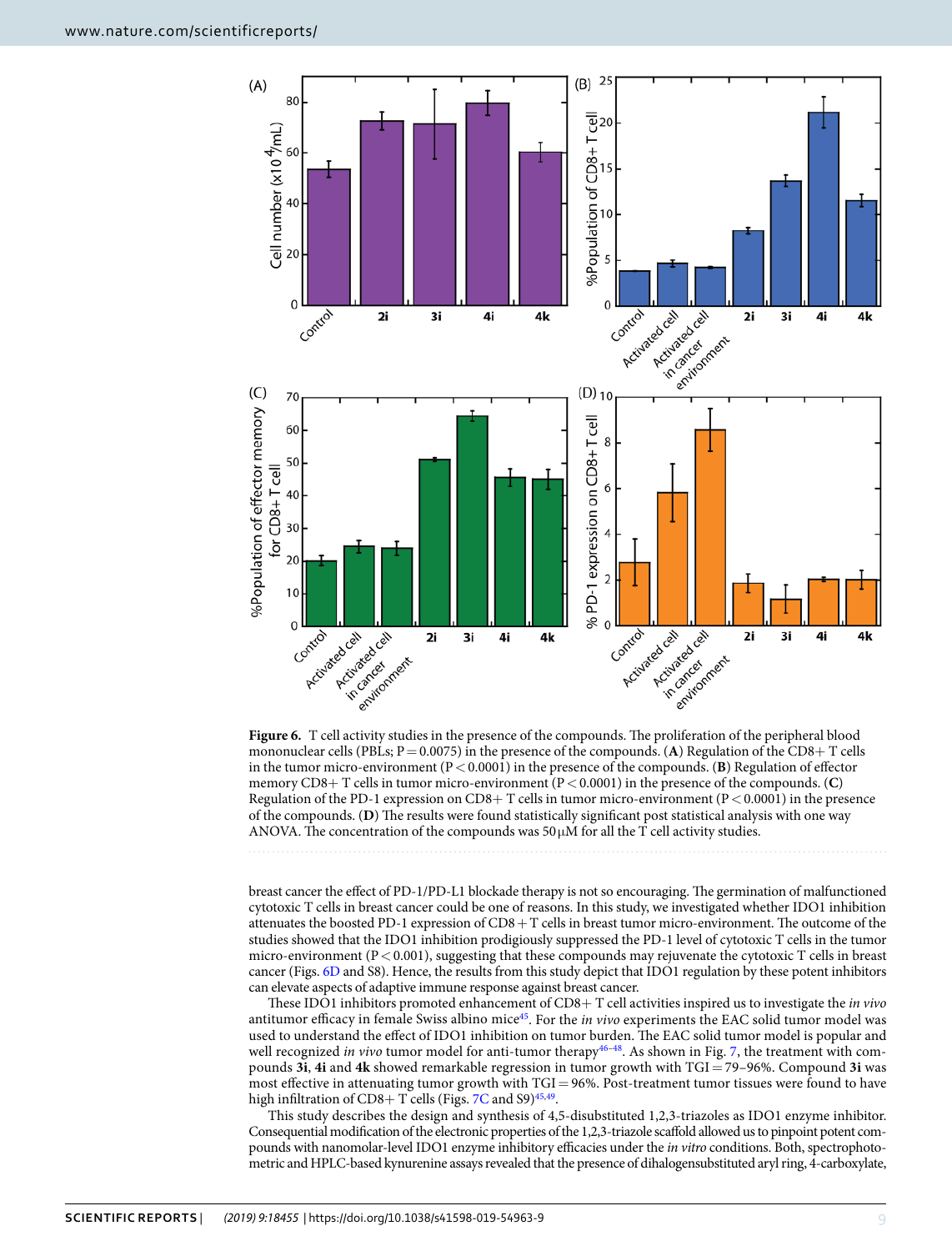

<span id="page-9-0"></span>**Figure 7.** The effect of compounds (5 mg/kg body weight) on the growth of EAC solid tumor model in female Swiss albino mice ( $n = 6$ ; A,B). The compounds were injected intravenously at alternate days from the 5<sup>th</sup> day of the tumor implant. CD8+ T cell population in vivo solid tumor (**C**).

4-carboxamide, and hydroxyamidine or sulfamide modified 1,2,3-triazole moieties could substantially augment the inhibition effectiveness of these triazoles. Spectroscopic studies and SPR analysis confirmed that the selected triazoles interact with the IDO1 enzyme. Molecular modeling studies proposed that the electronic properties of the substituents at the C4- and halogen-substituted aryl ring at the C5- position of the triazole scaffold assist these compounds in binding to the IDO1 enzyme through non-covalent interactions including hydrogen bonding, halogen bonding, hydrophobic and pi-stacking interactions. Calculated inhibitory constant  $(K_i)$  values of these potent compounds are within range of 98–334 nM range (Table S5). These compounds also showed stronger inhibitory activity for the IDO1 enzyme than the TDO enzyme under similar experimental conditions. The MTT and cellular IDO1 activity assays showed that these compounds have trivial cytotoxicity and low-nanomolar level inhibitory activities, respectively. Until now, limited triazole-based compounds have been described with such selective and stronger IDO1 enzyme inhibitory activities. The T cell activity studies identified that the IDO1 enzyme has an immune-damping effect in breast tumor micro-environment, which can be reversed by the treatment with IDO1 inhibitor. The IDO1 inhibitor treatment uplifts the total CD8 + T cell number in tumor micro-environment and elevates its effector memory phenotype. The IDO1 inhibitor also attenuates PD-1 expression on cytotoxic T cells, which could help reverse the immune dormancy of these CD8 + T cells to show their effector function. The observations from these study findings clarify that controlled regulation of IDO1 enzyme can elevate the robustness of cytotoxic T cell response, attributing a better tumor regression and progression-free survival of breast cancer. Intravenous treatment of the compounds showed excellent in vivo antitumor efficacy in the female Swiss albino mice. These results suggest that 4,5-disubstituted 1,2,3-triazole derivatives represent a promising class of IDO1 inhibitors, but further structural modifications are required to enhance the in vivo antitumor efficacy. It is important to mention that, although we have chemically synthesized and characterized a series of 4,5-disubstituted 2H-1,2,3-triazole but multiple tautomers of 2H-triazoles may exist in aqueous medium, and same is applicable for other reported  $1H$ -triazoles<sup>[18](#page-13-12)[,19](#page-13-13)</sup>.

# **Conclusion**

Developments of small molecules based IDO1 inhibitors are becoming increasingly important, because of the crucial role of the IDO1 enzyme in cancer immunotherapy. In this report, we described the synthesis of a series of 4,5-disubstituted 1,2,3-triazole derivatives. Comprehensive biochemical, biophysical, cellular studies identified triazole-based compounds as potent inhibitors of IDO1 enzyme. The presence of dihalogen containing aryl ring and suitably substituted 4-carboxylate or 4-carboxamide moieties could be the key factor for the inhibitory efficacies of these triazoles. The potent compounds up-regulated the proliferation, activity and effector memory of the  $CD8 + T$  cells in the tumor micro-environment. An excellent *in vivo* antitumor efficacy in the female Swiss albino mice was observed in the presence of these compounds. Overall, these findings suggest that suitably substituted 4,5-disubstituted 1,2,3-triazole derivatives are potent inhibitors of IDO1 enzyme and could be of interest as drug targets in cancer and other life-threatening diseases.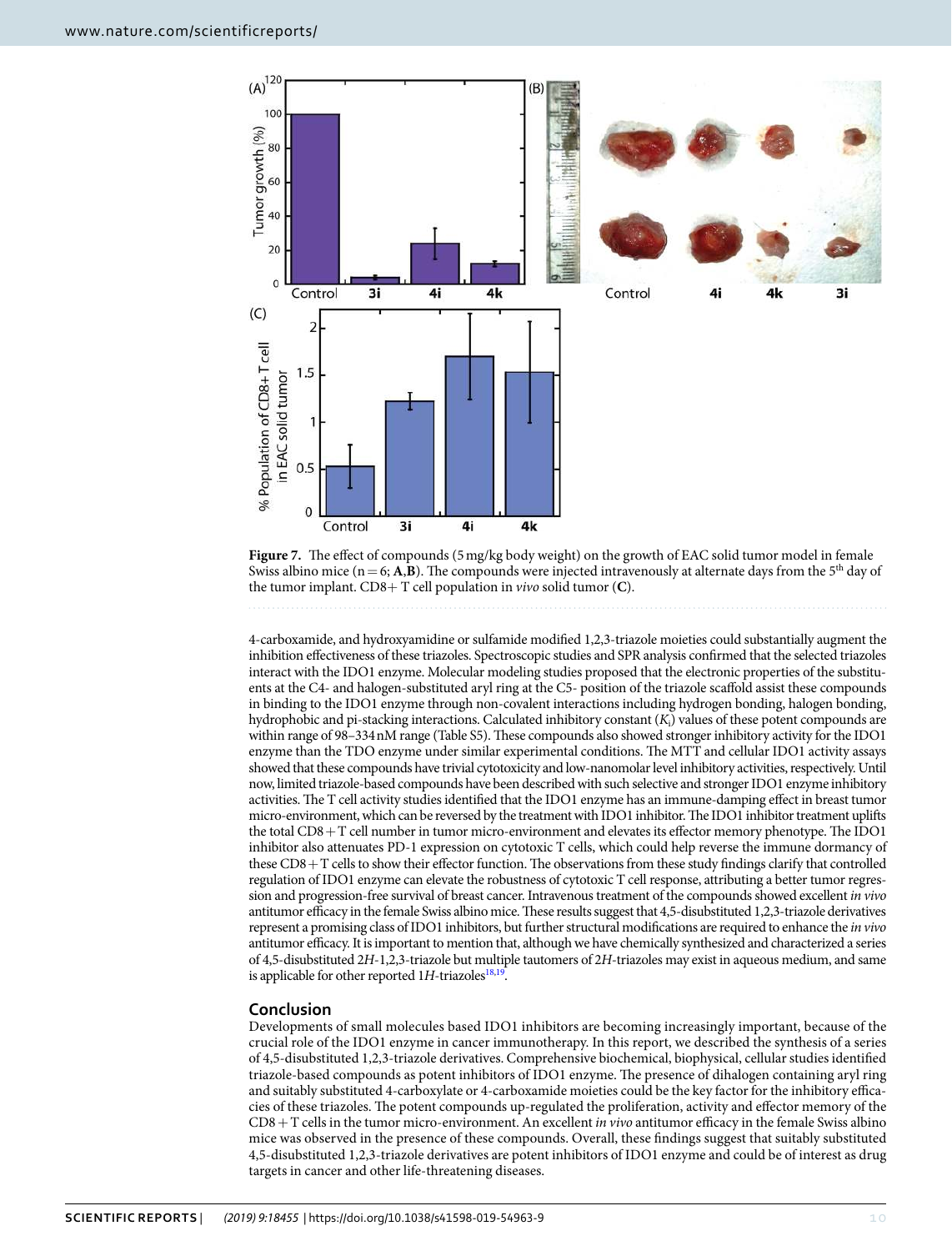## **Methods**

**General information.** All reagents were purchased from different commercial sources and used directly without further purification. Reactions were monitored by thin-layer chromatography (TLC) on silica gel 60 F254 (0.25 mm). 1H NMR and 13C NMR were recorded at 400 and 100 MHz, respectively, with Varian AS400 spectrometer and 600, 151, 100, 75 MHz, respectively, with Brucker spectrometer, using TMS as an internal standard with CDCl<sub>3,</sub> DMSO- $d_6$ , D<sub>2</sub>O, and MeOD- $d_4$ . The coupling constant (*J* values) and chemical shifts ( $\delta_{ppm}$ ) were reported in Hertz (Hz) and parts per million (ppm) respectively. Multiplicities are reported as follows: s (singlet), d (doublet), t (triplet), q (quartet), m (multiplet), and br (broadened). High-resolution mass spectra (HRMS) were recorded at Agilent Q-TOF mass spectrometer with a Z-spray source using built-in software for analysis of the recorded data. Melting point data were recorded at Buchi Melting Point B-540 apparatus. All the experimental procedures and protocols were followed in accordance with the institutional guidelines and regulations.

**Synthesis of the compounds.** General procedure for the synthesis of N-tosyl aryl hydrazones. To a stirring solution of aromatic aldehyde (3 mmol) in ethanol (6 mL) was added p-toluenesulfonyl hydrazide (3.3 mmol) and allowed to stir for two hours at room temperature<sup>[20](#page-13-14)</sup>. The progress of the reaction was monitored by TLC. After completion of the reaction, the reaction mixture was cooled down to room temperature, and the solvent was removed under reduced pressure. The observed solid product was washed with ethanol and dried under reduced pressure.

General procedure for the synthesis of hydroxyamidines derivatives. To a stirring solution of substituted benzonitrile/phenylacetonitrile (4 mmol) and hydroxylamine hydrochloride (6 mmol) in MeOH (5 mL) was added tri-ethylamine (14 mmol), and the mixture was allowed to reflux at 60 °C for 12 hours<sup>[29](#page-14-5)</sup>. The progress of the reaction was monitored by TLC technique. After completion of the reaction, it was cooled down to room temperature, and the solvent was removed under reduced pressure. Then the reaction mixture was diluted with ethyl acetate. The organic layer was extracted and washed with brine and dried over anhydrous  $\rm Na_2SO_4$ . The organic solvent was further removed under reduced pressure. The reaction mixture was purified by column chromatography.

**Expression and purification of recombinant human IDO1 and TDO enzymes.** Expression and purification of the enzymes were carried out as described previously with the following minor modifica-tions<sup>[26–](#page-14-1)[30](#page-14-2)[,50](#page-14-24)[,51](#page-14-25)</sup>. Briefly, N-terminus 6× -histidine tagged recombinant human IDO1, and TDO enzymes were expressed by Escherichia coli (M15 cell for IDO1 and BL21 (DE3) cell for TDO) using cDNA of human IDO1 (in the vector pQE30 and pREP4 plasmid) and TDO (in the vector pET 28a) respectively. A single colony of Escherichia coli cells with cDNA of the mentioned enzymes was inoculated in 5 mL of Luria-Bertani (LB) medium containing appropriate antibiotics (i.e. 100 µg/mL ampicillin, 50 µg/mL kanamycin for IDO1 and 50 µg/mL kanamycin for TDO enzyme) and the cells were grown for overnight at 37 °C and 180 rpm. Then, 1 mL of this overnight culture was added to 1 L of the same culture media and incubated at 37 °C and 120 rpm to achieve an OD<sub>600</sub> of 0.6 to 0.9 of the culture media. The culture was then cooled down, and protein expression was induced by the addition of isopropyl β-D-1-thiogalactopyranoside (IPTG), hemin, and phenylmethylsulfonyl fluoride (PMSF) with the final concentration of 1 mM, 7  $\mu$ M and 1 mM, respectively. Induced cells were grown for 3 hours at a specific temperature (i.e. 25 °C for IDO1 and 22 °C for TDO) and 120 rpm. After this incubation period ethylenediaminetetraacetic acid (EDTA) was added to the culture at a final concentration of 1 mM and cells were grown for another 12 hours. The cells were collected by centrifugation at 5000 rpm for 10 minutes (at 4 °C). The cell pellet was re-suspended in 20 mL of ice-cold phosphate-buffered saline (PBS) containing 1 mM PMSF and then centrifuged at 15000 rpm for 10 minutes at 4 °C to remove EDTA and stored at −80 °C.

For the purification of the enzymes from the Escherichia coli cells the stored pellet was re-suspended in 15 mL of ice-cold 50 mM potassium phosphate buffer (KPB) at a specific pH (i.e. pH 6.5 for IDO1 and pH 8.0 for TDO) containing 300 mM potassium chloride (KCl), 10 mM imidazole, 10 mM magnesium chloride (MgCl<sub>2</sub>), protease inhibitors (complete EDTA free) and DNase (<1 mg). Cell membranes were disrupted on ice, and the lysate was centrifuged at 20,000 rpm for 30 minutes at 4 °C followed by filtering through 0.22  $\mu$ m filter. Then, 1 mL of nickel-nitrilotriacetic acid resin (Qiagen) was added to the clear supernatant, and the mixture was incubated for 2 hours at 4 °C and 80 rpm. After that the mixture was poured into the column (which was equilibrated with 50 mM KPB containing 300 mM KCl and 10 mM imidazole at specific pH (i.e. pH 6.5 for IDO1 and pH 8.0 for TDO)). For IDO1 enzyme column was sequentially washed with 10 mL of KPB at pH 6.5 containing 300 mM KCl and 20 and 30 mM imidazole, respectively to remove the non-specifically bound protein. The IDO1 protein was eluted with 50 mM KPB at pH 6.5 containing 300 mM KCl and 190 mM imidazole. For TDO enzyme column was sequentially washed with 10 mL of KPB at pH 8.0 containing 300 mM KCl and 20 and 30 mM imidazole, respectively, to remove the non-specifically bound protein. The TDO protein was eluted with 50 mM KPB at pH 8.0 containing 300 mM KCl and 190 mM imidazole. Both IDO1 and TDO proteins were then buffer exchanged by 50 mM Tris-buffer at pH 7.4 and 50 mM Tris-buffer at pH 8.0, respectively, using Sephadex-G25 column. The purity of the enzyme was confirmed by Coomassie-blue stained SDS-PAGE analysis, and it showed 85–90% purity. The ratio of absorbance of the purified IDO1 and TDO enzyme at 404 nm to that at 280 nm was around 1.3 and 1.2, respectively.

**IDO1 and TDO inhibition assay by the spectrometric method.** Both IDO1 and TDO inhibition assays were performed according to the reported procedures<sup>[26–](#page-14-1)[30](#page-14-2),[50](#page-14-24),[51](#page-14-25)</sup>. The solubility of the compounds in water was either moderate or poor. Hence, stock solutions of the compounds were prepared by first dissolving the compounds in DMSO and then diluted with buffer. In the assay system, the minimum and maximum amount of DMSO was 0.02% and 2%, respectively. The standard reaction mixture (500 $\mu$ L) containing KPB (100 mM,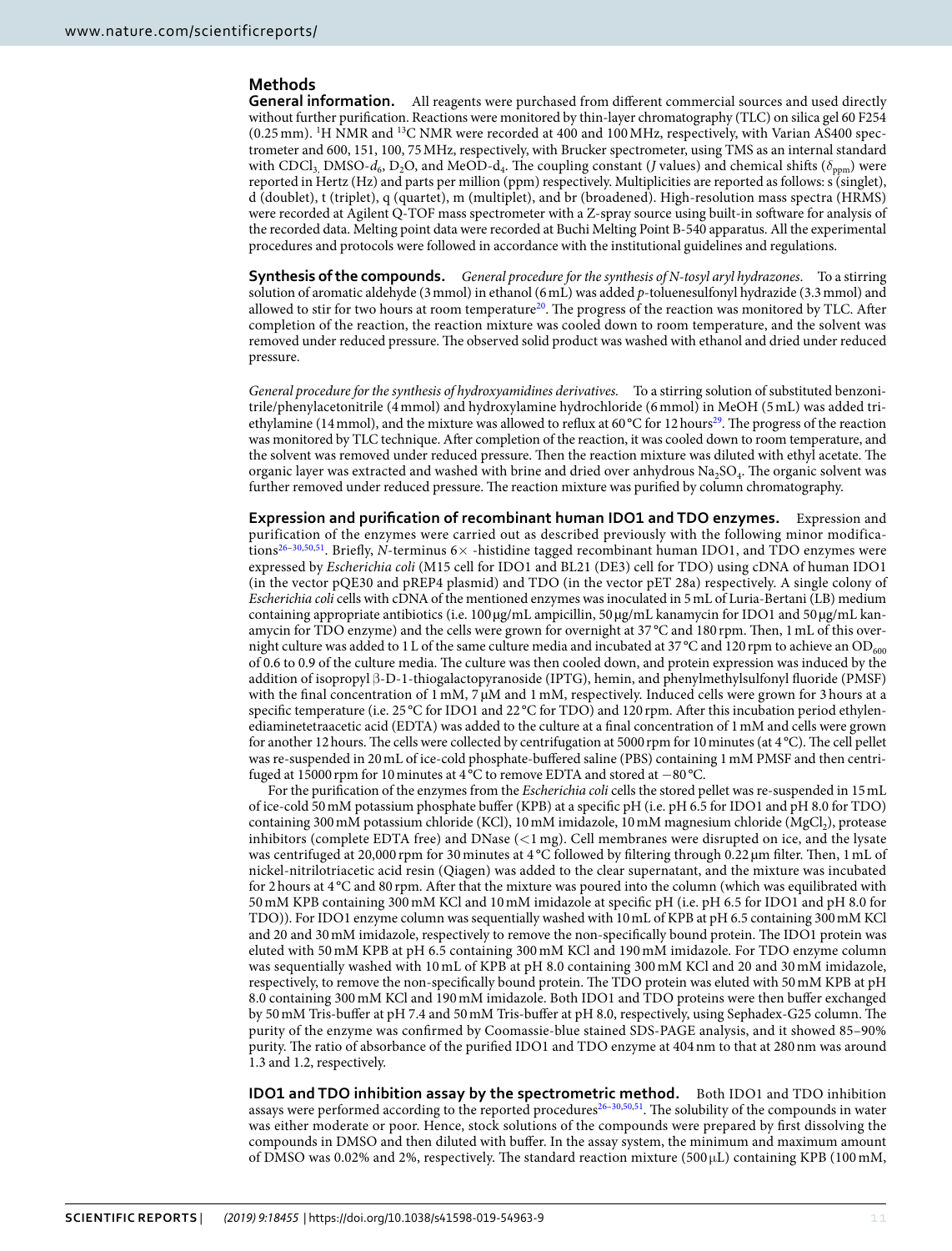pH 6.5 for IDO1 enzyme and 50 mM, pH 8.0 for TDO enzyme), sodium ascorbate (20 mM), methylene blue (10 µM), catalase (240 nM, from bovine liver), L-Trp (150 µM), purified enzyme (40 nM for IDO1 and 25 nM for TDO), DMSO (0.05%, v/v), Triton-X 100 (0.01%, v/v) and inhibitors was incubated at 37 °C for 1 hour. The concentration of the inhibitors was varied from  $100 \mu M$  to  $32 \text{ nM}$  by serial dilution technique. Then, the reaction was quenched with 100 µL of 30% (w/v) trichloroacetic acid and was incubated for further 15 minutes at 65 °C. After that, 2% (w/v) pDMAB was used to quantify the amount of kynurenine formation. The absorbance of the reaction mixture was recorded by UV-Vis spectrophotometer at 480 nm. The  $K_m = 59.76 \mu M$  and  $K_{cat} = 6.18 \text{ sec}^{-1}$ .

**Kynurenine assay by HPLC analysis.** HPLC based IDO1, and TDO inhibition assays were performed according to the earlier reported procedure<sup>[19](#page-13-13),[27](#page-14-4)-30</sup>. The reaction mixture (250 µL) contained KPB (100 mM, pH 6.5 for IDO1 and 50 mM, pH 8.0 for TDO), sodium ascorbate (20 mM), methylene blue (10 µM), catalase (240 nM, from bovine liver, Sigma), L-Trp (150 µM), purified enzyme (40 nM for IDO1 and 25 nM for TDO), DMSO (0.05%, v/v), Triton-X 100 (0.01%, v/v) and inhibitors. The concentration of the compound was varied from 100 µM to 32 nM by serial dilution. The mixture was incubated at 37 °C for 1 hour in the absence and presence of the synthesized compounds. The reaction was then quenched using  $50 \mu$ L of  $30\%$  (w/v) trichloroacetic acid and incubated at 65 °C for additional 15 minutes to allow complete hydrolysis of N-formylkynurenine to kynurenine. After that, the mixture was centrifuged at 10,000 rpm for 10 minutes, and 100 µL of clear solution was transferred to another tube for HPLC analysis. Then,  $20 \mu$ L of the reaction mixture was then injected through Ascentis® express C18, 2.7 µm HPLC column with a flow rate of 0.5 mL/minute of the mobile phase containing 50% sodium citrate buffer (40 mM, pH 2.25) and 50% methanol (v/v) with 400  $\mu$ M SDS. The area under the curve at 365 nm chromatogram corresponding to the kynurenine formation was recorded, and % of inhibition was calculated using standard curve prepared with pure kynurenine (from Sigma) under similar experimental conditions.

**Binding analysis by spectroscopic measurement.** The efficacy of the compound's direct binding to the enzyme active site was measured by UV-Vis spectroscopic analysis<sup>26-[28,](#page-14-13)[30](#page-14-2)</sup>. All the measurements were performed at room temperature using 100 mM KPB (pH 6.5), purified hIDO1 enzyme (3 µM), and selected compounds (20  $\mu$ M. The deoxy-reaction system was generated by injecting Na<sub>2</sub>S<sub>2</sub>O<sub>4</sub> (~10-fold excess) into the solution pre-purged with  $\mathrm{N}_2$  gas.

**Binding analysis by Surface Plasmon Resonance (SPR) analysis.** The surface plasmon resonance (SPR) analysis was carried out according to the reported procedure with minor modifications[34,](#page-14-8)[52](#page-14-26). In brief, the measurements were performed at 25 °C on the Biacore-X100 instrument using CM5 sensor chip (GE Healthcare). PBS buffer at pH 7.4 was used as running buffer. The surface of the CM5 sensor chip was first modified with Anti-His Antibody using amine-coupling kit at a flow rate of 30 µL/ minute, followed by IDO1 enzyme (30 µg/ mL) immobilization using His-capture kit at a flow rate of 10 µL/minute for 2 minutes. The IDO1 enzyme capture level was 4000 response units (RU). The binding efficacy (association constant;  $k_a$ ) of the compounds was determined by measuring the change in RU of the SPR sensorgram in absence or presence of the compounds (0 to  $50 \mu M$ ).

**Molecular docking analysis.** MoleGro Virtual Docker version 6.0 (MoleGro Aps, Aarhus, Denmark) was used for molecular docking analysis of the compounds with IDO1 enzyme (PDB code: 4PK5)<sup>[27](#page-14-4),[30,](#page-14-2)[36](#page-14-10)</sup>. The apo-protein was generated and processed by energy minimization. The energy minimized 3D-structure of the ligand was prepared by the Automated Topology Builder (ATB) and Repository server [\(http://atb.uq.edu.au/](http://atb.uq.edu.au/)). The occupied position of the ligand (in the crystal structure) was used as the center of docking site (radius: 12 Å; and center:  $x = 61$ ,  $y = 51$ ,  $z = 19$ ), and the other parameters were set default during docking analysis. Two hundred docked structures were generated in each docking run for an individual ligand, and energetically favored docked conformations were evaluated based on the moledock and re-rank scores (docking score-based on energy function such as a force field with repulsive and attractive van der Waals terms and electrostatic term). The docking poses were analyzed using PyMOL software (The PyMOL Molecular Graphics System, Version 1.0r1, Schrödinger, LLC).

**Circular Dichroism analysis.** The Circular Dichroism (CD) spectra of the IDO1 enzyme in the absence or presence of compounds were recorded with a Jasco-810-spectropolarimeter according to the reported proce-dure<sup>[37](#page-14-11)[,38](#page-14-12)</sup>. Samples of rIDO1 (2 $\mu$ M) were prepared in 10 mM KPB buffer (pH 6.5) in a 1 mm path length quartz cuvette. Spectra were recorded by varying the concentration of the compound (250 nM to  $4 \mu$ M) using a 1 mL quartz cuvette of 1 cm path length with a Jasco J-1500 spectropolarimeter at 17 °C. Also the spectra were collected at a scan rate 100 nm/sec and 1 nm bandwidth from 200 nm to 260 nm with three times scan for averaging. All final spectra were corrected for buffer background CD signals. The % of the secondary structures of the IDO1 enzyme was analyzed using the inbuilt software of the instrument.

**Determination of mode of enzyme inhibition.** The mode of IDO1 enzyme inhibition was measured according to the reported spectrophotometric method<sup>[30](#page-14-2)</sup>. The assay was performed by varying both tryptophan concentration from 50 to 150  $\mu$ M and inhibitor concentration from 32 nM to 4  $\mu$ M. The amount of formation of N-formylkynurenine was recorded at different time intervals. The mode of enzyme inhibition was determined from the plot of 1/V against 1/[S], where V is the initial rate of the enzymatic reaction and [S] is the L-Trp concentration.

**Analysis of the serum binding ability of the potent compounds.** Tryptophan fluorescence measurements of the human serum were performed in the presence of compounds on a Fluoromax-4 spectrofluorometer at room temperature<sup>[53](#page-14-27)</sup>. For fluorescence measurements,  $30 \mu$ L of 100% human serum and varying concentrations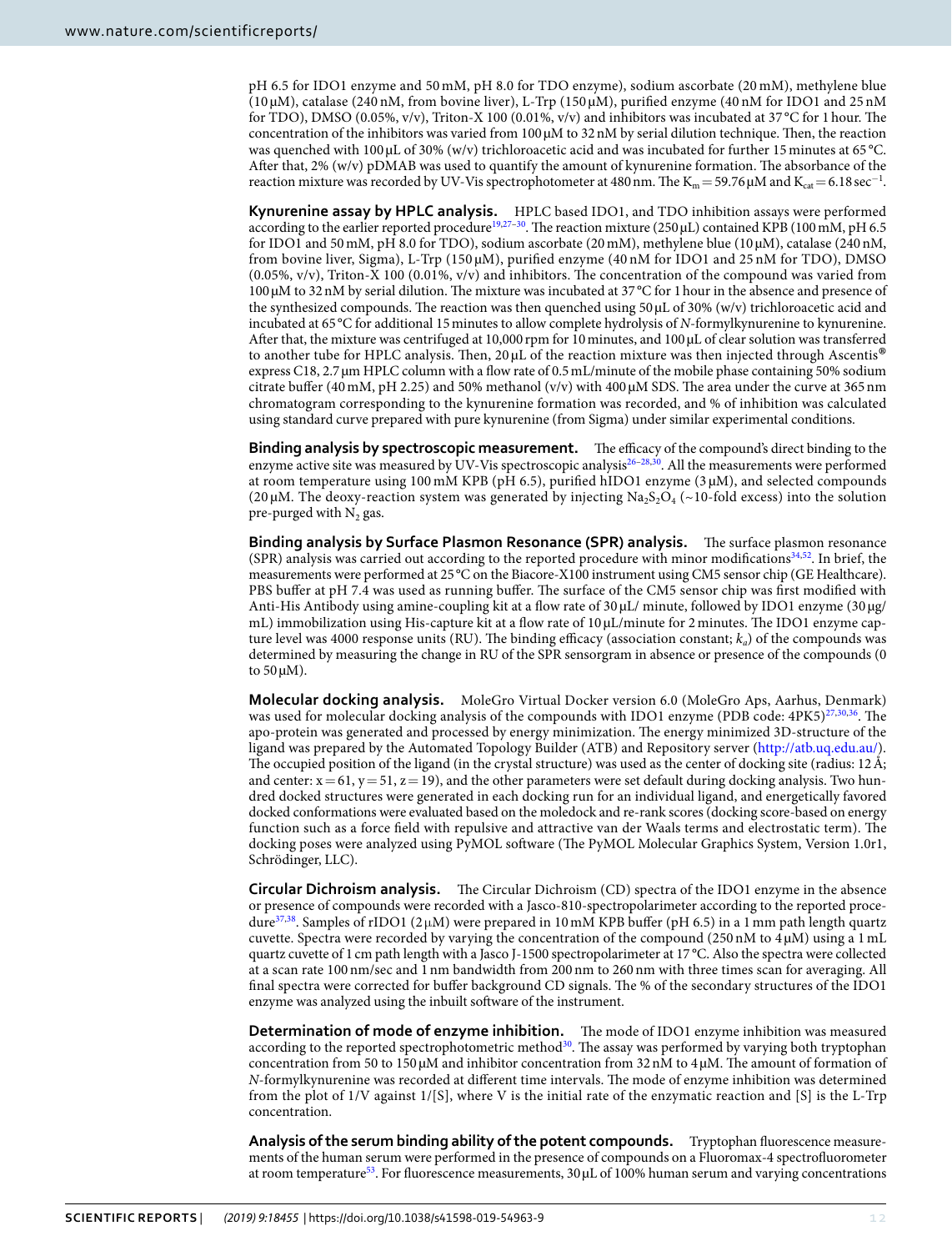(0–220 µM) of compounds were incubated in 10 mM PBS buffer, pH 7.4. The solution was excited at 290 nm, and emission spectra were recorded from 300 to 560 nm. The resulting tryptophan emission spectra for each concentration of the compounds were plotted.

**Cell viability analysis.** Cell viability analysis was performed in HEK-293 and MDA-MB-231 cells by using MTT (3-(4,5-dimethylthiazol-2-yl)-2,5-diphenyltetrazolium bromide) dye. For this experiment, 10,000 cells were seeded in 0.5 mL of DMEM/F12 complete medium, and after 12 hours of incubation cells were washed with cell-culture-grade PBS buffer. After that, the compounds (at a concentration range 32 nM to 100 µM) were added into the incomplete medium and incubated for another 48 hours. After that, 100 µL of MTT dye (0.5 mg/mL in PBS) was added into the culture medium and incubated for 4 hours at  $37^{\circ}$ C with 5% CO<sub>2</sub>. Then, MTT solu-tion was removed, and the formazan crystal was dissolved in 100 µL cell culture grade DMSO. [Th](#page-14-4)[e](#page-14-13) [ab](#page-14-2)[so](#page-14-26)rbance was determined using spectrophotometer (FLoid® Cell Imaging Station) at 570 nm, and 600 nm<sup>27,28,30,52</sup>. All the<br>cell sulture related arnoriments were conducted in the designated biosofoty layel fesility available at the I cell culture related experiments were conducted in the designated biosafety level facility available at the Indian Institute of Technology Guwahati.

**Cellular activity assay.** The cellular enzyme activity assay was performed according to the reported procedure with minor modifications[19](#page-13-13)[,27](#page-14-4)[–30](#page-14-2)[,33](#page-14-7),[54](#page-14-28). Briefly, MDA-MB-231 breast cancer cells were selected for this assay because of the presence of IDO1 mRNA in this cell line. First, cells were grown in DMEM/F12 complete media overnight<sup>[40](#page-14-15)</sup>. Then different concentration of human interferon-gamma (IFN- $\gamma$ ) (from 5–1000 ng/mL) was added to it and incubated for 48 hours. This treatment is reported to allow over-expression of IDO1 enzyme in MDA-MB-231 cells. After that, L-Trp (150 µM) was added to medium and incubated for additional 5 hours. Sterile cell-culture grade PBS was used to wash the cells by centrifugation technique. Then, the pellet was lysed in 10 mM HEPES buffer by passing through a sterile syringe. The lysate was used for standard IDO1 assay as mentioned earlier. The relative amount of N-formylkynurenine generated in the presence of the different concentration of IFN-γ was used to optimize the required concentration of IFN-γ for the IDO1 inhibition assay. The result showed that 50 ng/mL of IFN-γ generated the maximum IDO1 enzyme expression level under the experimental conditions and this optimized IFN-γ concentration was used for further IDO1 inhibition assay under the cellular environment. Selected compounds with concentration from 32 nM to 100  $\mu$ M were used for the inhibition assay (incubated period-5 hours; L-Trp concentration 150 µM). Cells stimulated with IFN-γ alone were used as negative control, while cells stimulated with L-Trp without compound served as positive control. The cells were washed with sterile cell culture grade PBS and lysed in 10 mM HEPES buffer by sterile syringe. The lysate was used for standard IDO1 assay, as mentioned earlier, and the extent of IDO1 enzyme inhibition was determined for the selected compounds.

**T cell activity studies.** We designed this study to evaluate the effects of IDO1 inhibition on cytotoxic T cells present in the breast tumor micro-environment. To mimic breast tumor micro-environment, we used 20% conditioned medium of human metastatic breast cancer cell line MDA-MB-231 with fresh RPMI and 10% FBS. Freshly isolated PBL cells were stimulated with PMA and ionomycin prior to culture in 20% conditioned medium and compounds at selected concentrations. Drug treatment was done for 48 hours followed by immunophenotyping by flow cytometry. For cell proliferation experiments freshly isolated PBLs were cultured in RPMI with 10% FBS and inhibitors for 48 hours. After that the cells were counted with hemocytometer. All the experiments were repeated thrice before analyzing data. The concentration of the compounds was  $50 \mu M$  for all the T cell activity studies. All the T cell culture related experiments were conducted in the designated biosafety level facility available at the University of Calcutta.

Peripheral blood lymphocyte (PBL) isolation and culture. Peripheral blood lymphocyte was isolated from freshly isolated blood samples of healthy volunteers in a previously described protocol<sup>[55](#page-14-29)</sup>. Briefly, blood was diluted with equal volume of sterile PBS and allowed in density gradient centrifugation over histopaque. Isolated PBLs were washed and cultured in RPMI medium with 10% FBS. Peripheral blood lymphocytes (PBLs) were isolated from fresh blood of healthy volunteers and cultured in RPMI medium with or without compound at selected concentration for 48 hours. Treatment of the compound uplifted cell proliferation. To evaluate whether 4,5-disubstituted 1,2,3-triazole regulate T cell activity, PBL was isolated and cultured at 20% conditioned medium of human metastatic breast cancer cell line MDA-MB-231. To perform this experiment PBL was isolated from three healthy volunteers and three independent experiments were performed. All the volunteers signed informed consent  $form<sup>45,49</sup>$  $form<sup>45,49</sup>$  $form<sup>45,49</sup>$  $form<sup>45,49</sup>$ .

T cell activation with PMA and ionomycin. The T cells were activated according to standardized protocol pub-lished elsewhere<sup>[56](#page-14-30)</sup>. 100 ng/mL PMA and 1 µg/mL ionomycin were used to stimulate the T cells for 2 hrs. PBLs freshly cultured in RPMI with 10% FBS was added in the culture plate at  $2 \times 10^5$  cells/ well and cultured at 37 °C with 5%  $CO<sub>2</sub>$  for the duration of activation.

Immunophenotyping by flowcytometry. After treatment for given period of time the lymphocytes were ana-lyzed for alteration of protein expression by flow cytometry according to previously published protocols<sup>[57](#page-14-31)</sup>. Briefly the cells were pelleted down resuspended in cell staining buffer. After cell counting cells were stained against PE-CD8 (Miltenyi Bioteh.), PerCP-Cy 5.5-CCR-7 (Miltenyi Bioteh.), APC-CD45RA (Miltenyi Bioteh.), VioBright-FITC-PD-1 (Miltenyi Bioteh.) antibodies as per the manufacturer recommended concentration and incubated in ice for given period of time. Post incubation, the cells were washed, suspended in cell staining buffer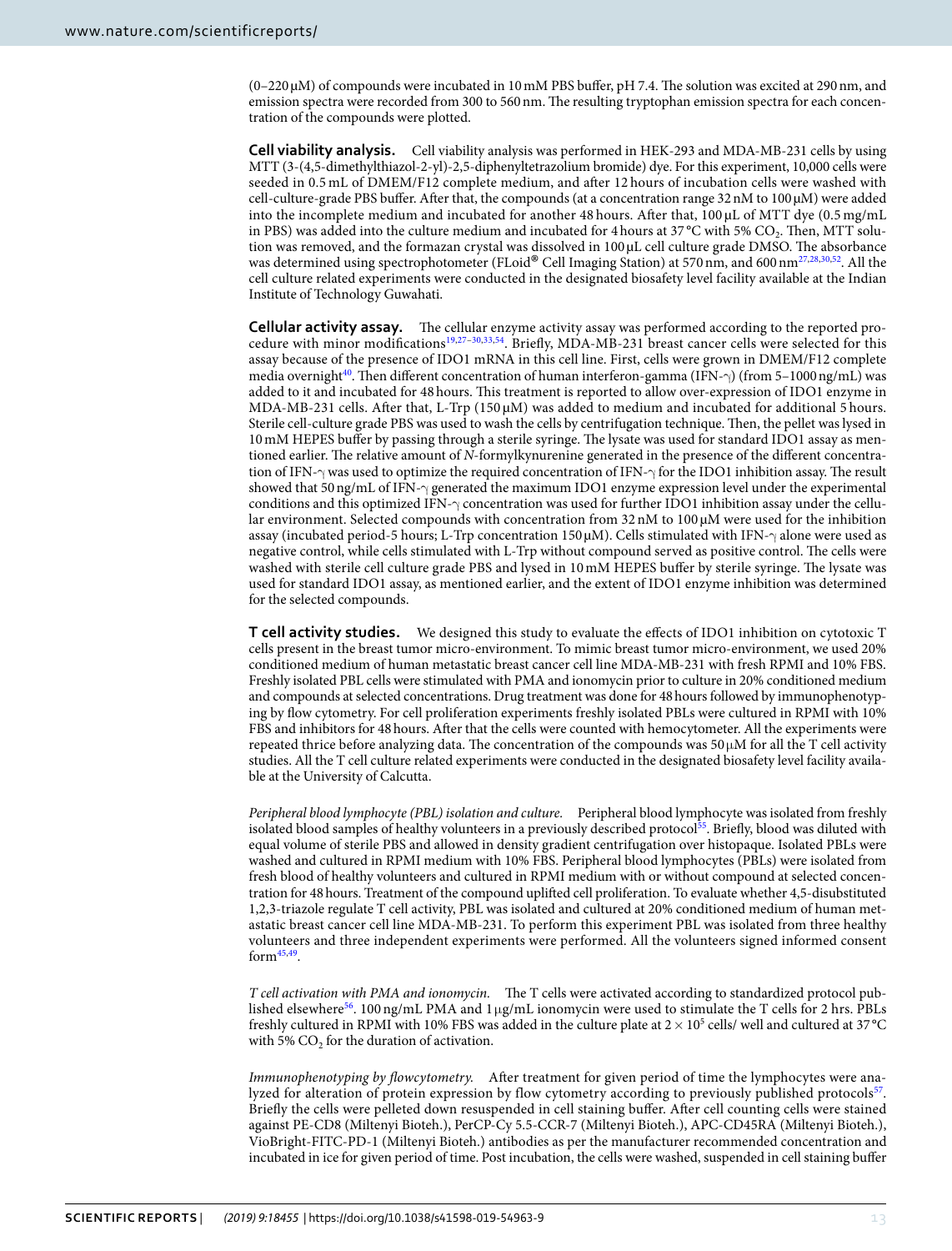before data was acquired using FACS-Verse flow cytometer. The results were analyzed with FlowJo software (v X.0.7). The experiments were repeated thrice prior data analysis.

*In vivo* **activity studies.** Animals and ethical statement. Female Swiss albino mice of age 6 weeks (weight = 20 gm) were selected for the experiments. Animals were housed in animal facility room, Department of Zoology, University of Calcutta at  $25 \pm 2$  °C, relative humidity of nearly  $45 \pm 5%$  with alternative 12 hours day/ night cycle with access of food and water. All the experiments were carried out as per guideline of the Committee for the Purpose of Control and Supervision of Experimental Animals (CPCSEA), Government of India (Registration No: 885/GO/Re/S/05/CPCSEA) and approved by the Institutional animal ethical committee (IAEC), University of Calcutta.

Tumor cell preparation and transplantation. Ehrlich ascites carcinoma (EAC) cells were maintained in the ascetic form in female Swiss albino mice by intraperitoneal transplantation every  $10<sup>th</sup>$  day on each mice. The ascetic fluid was drawn on  $7<sup>th</sup>$  day on implantation according to previously described protocol<sup>[58](#page-14-32)</sup>. Isolated cells were diluted in sterile PBS.  $2 \times 10^6$  cells were then implanted on thigh muscle of all the animals selected for experiment.

Experiment design. Female Swiss albino mice were divided into four groups ( $n = 6$  each group). Post inoculation of the cells in thigh muscle on day 0 mice in their respective group was allowed to treat for 5 days on every alternate day at treatment of 5 mg/ kg body weight described below. All the mice were sacrificed on day 10.

- A. Placebo control group (5% DMSO at 10 mL/kg)
- B. Compound **4i**
- C. Compound **4k**
- D. Compound **3i**

CD8*+* T cell populations in vivo solid tumors. Tumor tissues post sacrifice were digested in collagenase IV medium for 2 hours. The tissues were passed through wire mesh and single-cell strainer. Then the cells were washed in PBS, and immunophenotyping was performed, and cells were stained against APC-CD8 for finding infiltrated CD8 T cell populations by flow cytometry analysis.

Received: 31 May 2019; Accepted: 21 November 2019; Published online: 05 December 2019

#### **References**

- <span id="page-13-0"></span> 1. Mahoney, K. M., Rennert, P. D. & Freeman, G. J. Combination cancer immunotherapy and new immunomodulatory targets. Nat. Rev. Drug Discov. **14**, 561–584 (2015).
- 2. Dunn, G. P., Old, L. J. & Schreiber, R. D. The immunobiology of cancer immunosurveillance and immunoediting. Immunity **21**, 137–148 (2004).
- 3. Kershaw, M. H., Westwood, J. A., Slaney, C. Y. & Darcy, P. K. Clinical application of genetically modified T cells in cancer therapy. Clin. Transl. Immunol. **3**, e16 (2014).
- <span id="page-13-3"></span> 4. Zou, W. P. Immunosuppressive networks in the tumour environment and their therapeutic relevance. Nat. Rev. Cancer **5**, 263–274 (2005).
- <span id="page-13-1"></span> 5. Qian, S. et al. IDO as a drug target for cancer immunotherapy: recent developments in IDO inhibitors discovery. Rsc Adv. **6**, 7575–7581 (2016).
- <span id="page-13-6"></span> 6. Okamoto, A. et al. Indoleamine 2,3-dioxygenase serves as a marker of poor prognosis in gene expression profiles of serous ovarian cancer cells. Clin. Cancer Res. **11**, 6030–6039 (2005).
- <span id="page-13-7"></span> 7. Uyttenhove, C. et al. Evidence for a tumoral immune resistance mechanism based on tryptophan degradation by indoleamine 2,3-dioxygenase. Nat. Med. **9**, 1269–1274 (2003).
- <span id="page-13-2"></span> 8. Rohrig, U. F., Majjigapu, S. R., Vogel, P., Zoete, V. & Michielin, O. Challenges in the Discovery of Indoleamine 2,3-Dioxygenase 1 (IDO1) Inhibitors. J. Med. Chem. **58**, 9421–9437 (2015).
- <span id="page-13-4"></span>9. Munn, D. H. & Mellor, A. L. Indoleamine 2,3-dioxygenase and tumor-induced tolerance. J. Clin. Investig. **117**, 1147–1154 (2007).
- <span id="page-13-5"></span>10. van Baren, N. & Van den Eynde, B. J. Tryptophan-degrading enzymes in tumoral immune resistance. Front. Immunol. **6** (2015).
- <span id="page-13-8"></span> 11. Hou, D. Y. et al. Inhibition of indoleamine 2,3-dioxygenase in dendritic cells by stereoisomers of 1-methyl-tryptophan correlates with antitumor responses. Cancer Res. **67**, 792–801 (2007).
- 12. Muller, A. J., DuHadaway, J. B., Donover, P. S., Sutanto-Ward, E. & Prendergast, G. C. Inhibition of indoleamine 2,3-dioxygenase, an immunoregulatory target of the cancer suppression gene Bin1, potentiates cancer chemotherapy. Nat. Med. **11**, 312–319 (2005).
- 13. Koblish, H. K. et al. Hydroxyamidine Inhibitors of Indoleamine-2,3-dioxygenase Potently Suppress Systemic Tryptophan Catabolism and the Growth of IDO-Expressing Tumors. Mol. Cancer Ther. **9**, 489–498 (2010).
- <span id="page-13-9"></span>14. Smith, C. et al. IDO Is a Nodal Pathogenic Driver of Lung Cancer and Metastasis Development. Cancer Discov. **2**, 722–735 (2012).
- <span id="page-13-10"></span>15. Favre, D. et al. Tryptophan Catabolism by Indoleamine 2,3-Dioxygenase 1 Alters the Balance of T(H)17 to Regulatory T Cells in HIV Disease. Sci. Transl. Med. **2** (2010).
- 16. Yu, D. et al. The IDO Inhibitor Coptisine Ameliorates Cognitive Impairment in a Mouse Model of Alzheimer's Disease. J. Alzheimers Dis. **43**, 291–302 (2015).
- <span id="page-13-11"></span>17. Potula, R. et al. Inhibition of indoleamine 2,3-dioxygenase (IDO) enhances elimination of virus-infected macrophages in an animal model of HIV-1 encephalitis. Blood **106**, 2382–2390 (2005).
- <span id="page-13-12"></span> 18. Huang, Q. et al. Structure-activity relationship and enzyme kinetic studies on 4-aryl-1H-1,2, 3-triazoles as indoleamine 2,3-dioxygenase (IDO) inhibitors. Eur. J. Med. Chem. **46**, 5680–5687 (2011).
- <span id="page-13-13"></span> 19. Rohrig, U. F. et al. Rational design of 4-aryl-1,2,3-triazoles for indoleamine 2,3-dioxygenase 1 inhibition. J. Med. Chem. **55**, 5270–5290 (2012).
- <span id="page-13-14"></span> 20. Panda, S., Maity, P. & Manna, D. Transition Metal, Azide, and Oxidant-Free Homo- and Heterocoupling of Ambiphilic Tosylhydrazones to the Regioselective Triazoles and Pyrazoles. Org. Lett. **19**, 1534–1537 (2017).
- <span id="page-13-15"></span>21. Madadi, N. R. et al. Synthesis and biological evaluation of novel 4,5-disubstituted 2H-1,2,3-triazoles as cis-constrained analogues of combretastatin A-4. Eur. J. Med. Chem. **103**, 123–132 (2015).
- <span id="page-13-16"></span> 22. Ponpandian, T. & Muthusubramanian, S. Tandem Knoevenagel-[3+2] cycloaddition-elimination reactions: one-pot synthesis of 4,5-disubstituted 1,2,3-(NH)-triazoles. Tett. Lett. **53**, 59–63 (2012).
- <span id="page-13-17"></span>23. Buckman, B. O., Nicholas, J. B., Emayan, K. & Seiwert, S. D. Lysophosphatidic acid receptor antagonists. WO 2013025733 A1 (2013).
- <span id="page-13-18"></span>24. Glossop, P. A. & Lane, C. A. L. Novel compounds active as muscarinic receptor antagonists. WO 2010007561 A1 (2010).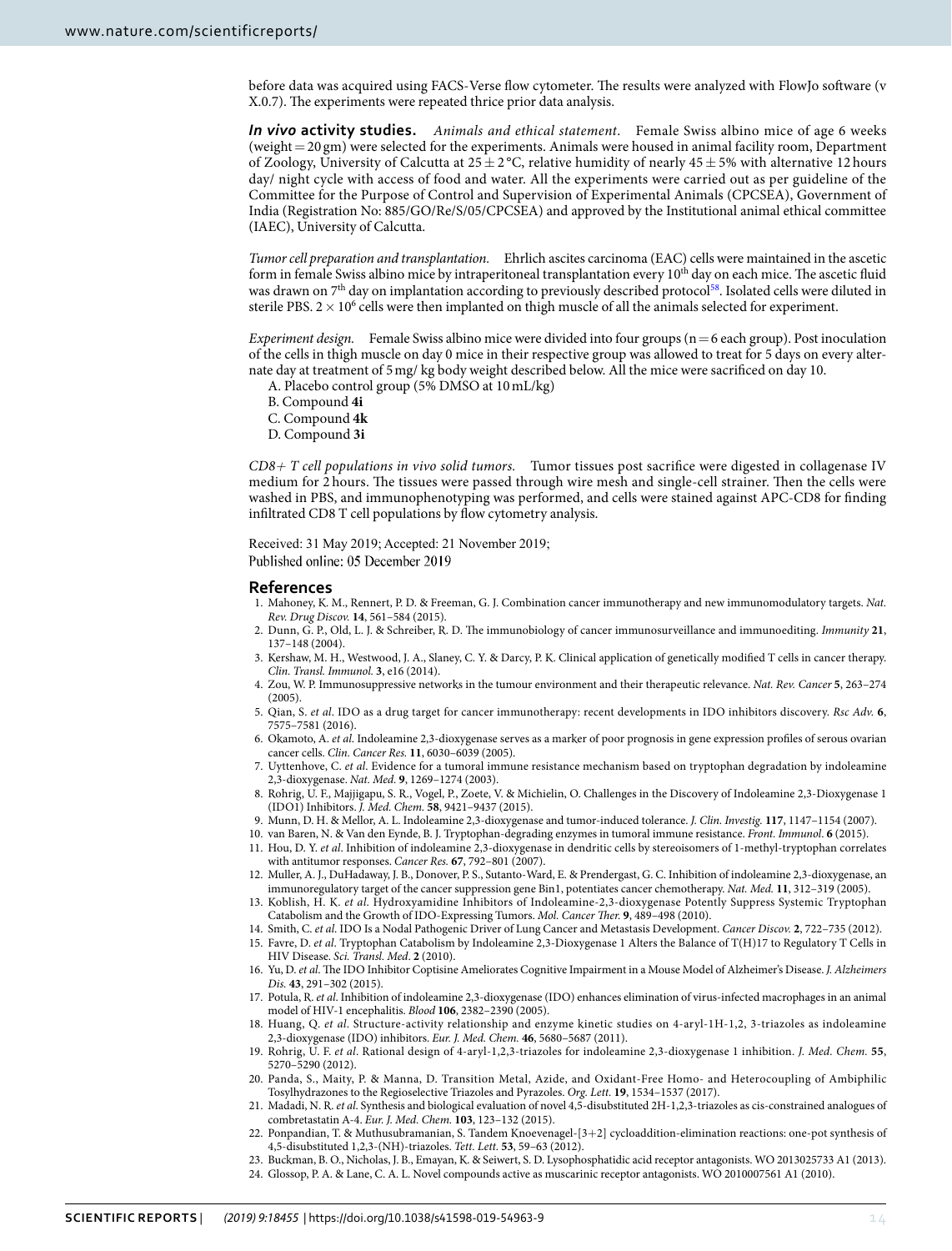- <span id="page-14-0"></span> 25. Yue, E. W. et al. INCB24360 (Epacadostat), a Highly Potent and Selective Indoleamine-2,3-dioxygenase 1 (ID01) Inhibitor for Immunooncology. Acs Med. Chem. Lett. **8**, 486–491 (2017).
- <span id="page-14-1"></span>26. Malachowski, W. P. et al. O-alkylhydroxylamines as rationally-designed mechanism-based inhibitors of indoleamine 2,3-dioxygenase-1. Eur. J. Med. Chem. **108**, 564–576 (2016).
- <span id="page-14-4"></span> 27. Panda, S., Roy, A., Deka, S. J., Trivedi, V. & Manna, D. Fused Heterocyclic Compounds as Potent Indoleamine-2,3-dioxygenase 1 Inhibitors. Acs Med. Chem. Lett. **7**, 1167–1172 (2016).
- <span id="page-14-13"></span>28. Paul, S. et al. Synthesis and evaluation of oxindoles as promising inhibitors of the immunosuppressive enzyme indoleamine 2,3-dioxygenase 1. Medchemcomm **8**, 1640–1654 (2017).
- <span id="page-14-5"></span>29. Paul, S. et al. Nitrobenzofurazan derivatives of N '-hydroxyamidines as potent inhibitors of indoleamine-2,3-dioxygenase 1. Eur. J. Med. Chem. **121**, 364–375 (2016).
- <span id="page-14-2"></span> 30. Pradhan, N. et al. Identification of Substituted 1H-Indazoles as Potent Inhibitors for Immunosuppressive Enzyme Indoleamine 2,3-Dioxygenase 1. Chemistryselect **2**, 5511–5517 (2017).
- <span id="page-14-3"></span> 31. Yue, E. W. et al. Discovery of Potent Competitive Inhibitors of Indoleamine 2,3-Dioxygenase with in Vivo Pharmacodynamic Activity and Efficacy in a Mouse Melanoma Model. J. Med. Chem. **52**, 7364–7367 (2009).
- <span id="page-14-6"></span>32. Matsuno, K. et al. S-Benzylisothiourea derivatives as small-molecule inhibitors of indoleamine-2,3-dioxygenase. Bioorganic & Medicinal Chemistry Letters **20**, 5126–5129,<https://doi.org/10.1016/j.bmcl.2010.07.025> (2010).
- <span id="page-14-7"></span>33. Rohrig, U. F. et al. Rational Design of Indoleamine 2,3-Dioxygenase Inhibitors. J. Med. Chem. **53**, 1172–1189 (2010).
- <span id="page-14-8"></span> 34. Yang, S. S. et al. Discovery of Tryptanthrin Derivatives as Potent Inhibitors of Indoleamine 2,3-Dioxygenase with Therapeutic Activity in Lewis Lung Cancer (LLC) Tumor-Bearing Mice. J. Med. Chem. **56**, 8321–8331 (2013).
- <span id="page-14-9"></span> 35. Gao, D. D. & Li, Y. X. Identification and preliminary structure-activity relationships of 1-Indanone derivatives as novel indoleamine-2,3-dioxygenase 1 (IDO1) inhibitors. Bioorg. Med. Chem. **25**, 3780–3791 (2017).
- <span id="page-14-10"></span>36. Tojo, S. et al. Crystal Structures and Structure Activity Relationships of Imidazothiazole Derivatives as IDO1 Inhibitors. Acs Med. Chem. Lett. **5**, 1119–1123 (2014).
- <span id="page-14-11"></span> 37. Terentis, A. C. et al. The Selenazal Drug Ebselen Potently Inhibits Indoleamine 2,3-Dioxygenase by Targeting Enzyme Cysteine Residues. Biochemistry **49**, 591–600 (2010).
- <span id="page-14-12"></span> 38. Littlejohn, T. K., Takikawa, O., Truscott, R. J. W. & Walker, M. J. Asp(274) and His(346) are essential for heme binding and catalytic function of human indoleamine 2,3-dioxygenase. J. Biol. Chem. **278**, 29525–29531 (2003).
- <span id="page-14-14"></span> 39. Nayar, S., Mir, A., Ashok, A., Guha, A. & Sharma, V. Bovine Serum Albumin Binding and Drug Delivery Studies with PVA-Ferrofluid. J. Bionic. Eng. **7**, 29–34 (2010).
- <span id="page-14-15"></span> 40. Travers, M. T., Gow, I. F., Barber, M. C., Thomson, J. & Shennan, D. B. Indoleamine 2,3-dioxygenase activity and L-tryptophan transport in human breast cancer cells. Biochim. Biophys. Acta, Biomembr. **1661**, 106–112 (2004).
- <span id="page-14-16"></span> 41. Beatty, G. L. & Gladney, W. L. Immune Escape Mechanisms as a Guide for Cancer Immunotherapy. Clinic. Cancer Res. **21**, 687–692 (2015).
- <span id="page-14-17"></span> 42. Prendergast, G. C., Malachowski, W. P., DuHadaway, J. B. & Muller, A. J. Discovery of IDO1 Inhibitors: From Bench to Bedside. Cancer Res. **77**, 6795–6811 (2017).
- <span id="page-14-18"></span>43. Munn, D. H. et al. Prevention of allogeneic fetal rejection by tryptophan catabolism. Science **281**, 1191–1193 (1998).
- <span id="page-14-19"></span> 44. Fox, J. M. et al. Inhibition of indoleamine 2,3-dioxygenase enhances the T-cell response to influenza virus infection. J. Gen. Virol. **94**, 1451–1461 (2013).
- <span id="page-14-20"></span>45. Zhang, N. & Bevan, M. J. CD8(+) T cells: foot soldiers of the immune system. Immunity **35**, 161–168 (2011).
- <span id="page-14-21"></span> 46. Srivastava, M. et al. Sapodilla plum (Achras sapota) induces apoptosis in cancer cell lines and inhibits tumor progression in mice. Sci. Rep. **4**, 6147 (2014).
- 47. Saha, A. et al. Fatty-Amine-Conjugated Cationic Bovine Serum Albumin Nanoparticles for Target-Specific Hydrophobic Drug Delivery. ACS Appl. Nano Mater. **2**, 3671–3683 (2019).
- <span id="page-14-22"></span>48. Sharma, S. et al. A novel DNA intercalator, 8-methoxy pyrimido[4',5':4,5]thieno (2,3-b)quinoline-4(3H)-one induces apoptosis in cancer cells, inhibits the tumor progression and enhances lifespan in mice with tumor. Mol. Carcinogen **52**, 413–425 (2013).
- <span id="page-14-24"></span><span id="page-14-23"></span> 49. Maimela, N. R., Liu, S. & Zhang, Y. Fates of CD8+ T cells in Tumor Microenvironment. Comput. struct. biotech. j. **17**, 1–13 (2019). 50. Austin, C. J. D. et al. Optimised expression and purification of recombinant human indoleamine 2,3-dioxygenase. Protein Expres. Purif. **37**, 392–398 (2004).
- <span id="page-14-25"></span> 51. Takikawa, O., Kuroiwa, T., Yamazaki, F. & Kido, R. Mechanism of Interferon-Gamma Action - Characterization of Indoleamine 2,3-Dioxygenase in Cultured Human-Cells Induced by Interferon-Gamma and Evaluation of the Enzyme-Mediated Tryptophan Degradation in Its Anticellular Activity. J. Biol. Chem. **263**, 2041–2048 (1988).
- <span id="page-14-26"></span> 52. Gorai, S. et al. Inhibition of phosphatidylinositol-3,4,5-trisphosphate binding to the AKT pleckstrin homology domain by 4-amino-1,2,5-oxadiazole derivatives. Medchemcomm **6**, 1798–1808 (2015).
- <span id="page-14-27"></span> 53. Talukdar, D., Panda, S., Borah, R. & Manna, D. Membrane Interaction and Protein Kinase C-C1 Domain Binding Properties of 4-Hydroxy-3-(hydroxymethyl) Phenyl Ester Analogues. J. Phys. Chem. B **118**, 7541–7553 (2014).
- <span id="page-14-28"></span> 54. Takikawa, O., Yoshida, R., Kido, R. & Hayaishi, O. Tryptophan Degradation in Mice Initiated by Indoleamine 2,3-Dioxygenase. J. Biol. Chem. **261**, 3648–3653 (1986).
- <span id="page-14-29"></span> 55. Johnston, L., Harding, S. A. & La Flamme, A. C. Comparing methods for ex vivo characterization of human monocyte phenotypes and in vitro responses. Immunobiology **220**, 1305–1310 (2015).
- <span id="page-14-30"></span> 56. Crawford, T. Q., Jalbert, E., Ndhlovu, L. C. & Barbour, J. D. Concomitant Evaluation of PMA plus Ionomycin-Induced Kinase Phosphorylation and Cytokine Production in T Cell Subsets by Flow Cytometry. Cytom. Part A **85**, 268–276 (2014).
- <span id="page-14-31"></span> 57. Chakraborty, K., Chatterjee, S. & Bhattacharyya, A. Impact of Treg on other T cell subsets in progression of fibrosis in experimental lung fibrosis. Tissue Cell **53**, 87–92 (2018).
- <span id="page-14-32"></span>Aziz, M. A. et al. Discovery of Potent VEGFR-2 Inhibitors based on Furopyrimidine and Thienopyrimidne Scaffolds as Cancer Targeting Agents. Sci. Rep. **6** (2016).

# **Acknowledgements**

We are thankful to the Science and Engineering Research Board, Government of India (EMR/2016/005008) for financial support; Central Instrument facility, and Department of Chemistry for instrumental support.

### **Author contributions**

S.P. synthesized and characterized all the compounds. N.P. performed all biophysical and biochemical measurements. S.C. and A.B. performed in vivo studies. A.S. performed SPR analysis. A.R. assisted in performing the enzyme activity assay. S.M. and S.K. performed cellular experiments. D.M. conceptualized the project and wrote the main manuscript text.

# **Competing Interests**

Patent has been applied for all these synthesized compounds (application No. 201731045989).